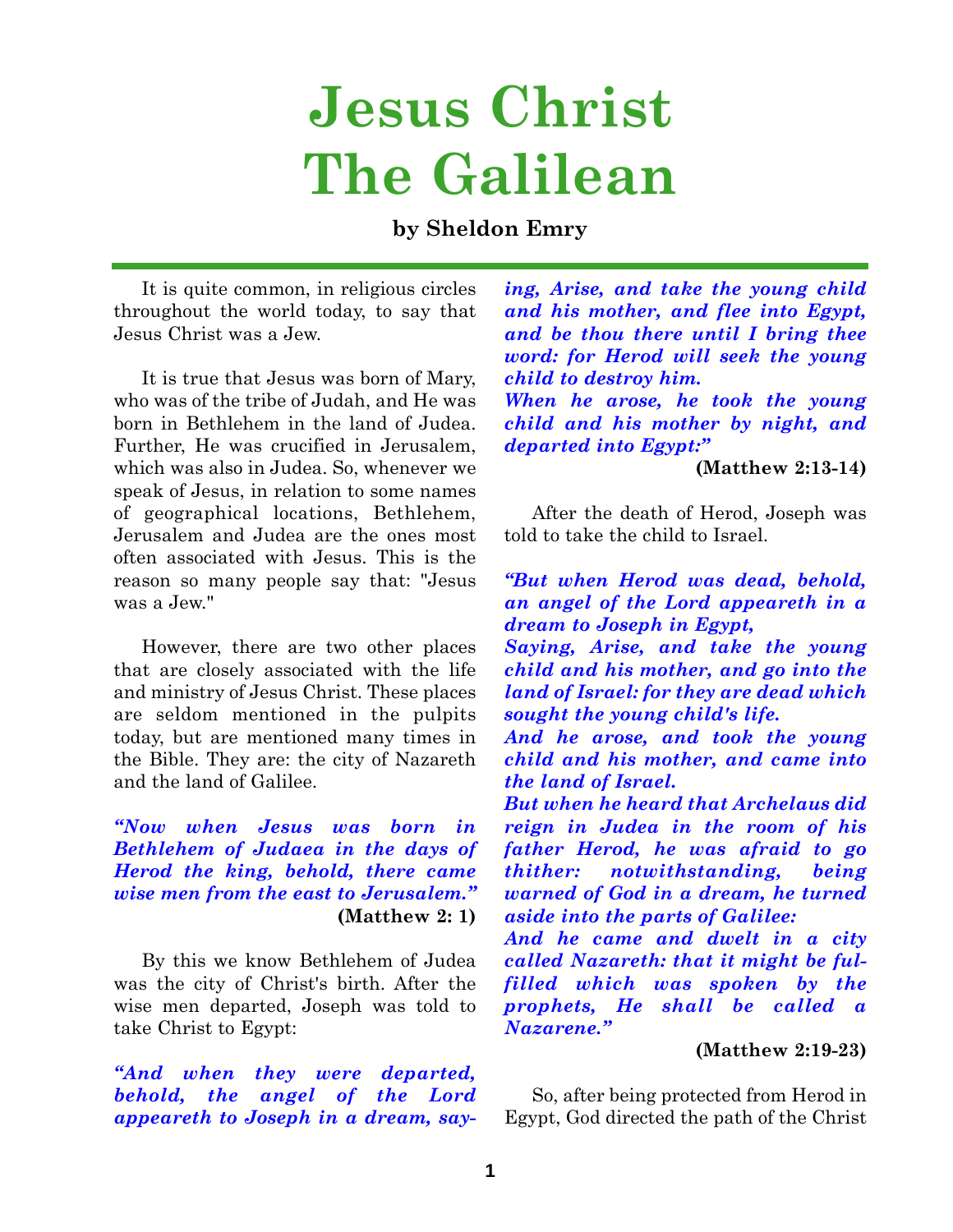child to the land of Israel, into a city calIed Nazareth. This was in fulfillment of the prophecy that Christ would be called a Nazarene. My Bible's marginal reference says that "Nazarene" means "a branch" or "separated one."

The prophet, Jeremiah, was inspired to write a prophecy about the coming of Jesus Christ:

*"Behold, the days come, saith the Lord, that I will raise unto David a righteous Branch, and a King shall reign and prosper, and shall execute judgment and justice in the earth. In his days Judah shall be saved, and Israel shall dwell safely: and this is his name whereby he shall be called, TUE LORD OUR KIGUTEOUSNESS."* **(Jeremiah 23:5-6)**

This prophecy was repeated in chapter 33 of Jeremiah:

*"Behold, the days come, saith the Lord, that I will perform that good thing which I have promised unto the house of Israel and to the house of Judah.*

*In those days, and at that time, will I cause the Branch of righteousness to grow up unto David; and he shall execute judgment and righteousness in the land.*

*In those days shall Judah be saved, and Jerusalem shall dwell safely: and this is the name wherewith she shall be called, The Lord our righteousness. For thus saith the Lord; David shall never want a man to sit upon the throne of the house of Israel;"*

**(Jeremiah 33:14-17)**

This is the same prophecy given in chapter 23 of Jeremiah, however, here it is related to the fulfillment of the reign of Jesus on David's throne.

It is easy to see that the following prophecy of the Branch refers to the removal of Israel's sins and the establishment of the Kingdom of God upon the earth:

*"Hear now, O Joshua (the Hebrew word translated "Joshua" is literally "Jah saves") the high priest, thou, and thy fellows that sit before thee: for they are men wondered at: for, behold, I will bring forth my servant the BRANCH.*

*For behold the stone that I have laid before Joshua; upon one stone shall be seven eyes: behold, I will engrave the graving thereof, saith the Lord of hosts, and I will remove the iniquity of that land in one day.*

*In that day, saith the Lord of hosts, shall ye call every man his neighbour under the vine and under the fig tree."* **(Zechariah 3:8-10)**

This prophecy is found again later on in Zechariah:

**"And speak unto him, saying, Thus speaketh the Lord of hosts, saying, Behold the man whose name is The BRANCH; and he shall grow up out of his place, and he shall build the temple of the Lord:**

**Even he shall build the temple of the Lord; and he shall bear the glory, and shall sit and rule upon his throne; and he shall be a priest upon his throne: and the counsel of peace shall be between them both."**

**(Zechariah 6: 12-13)**

These verses speak of a throne and a priest. We know from other prophecies that Christ is both King and Priest. If this prophecy is speaking of Christ, then Christ is the BRANCH. The fulfillment of Jesus being the Branch came about by His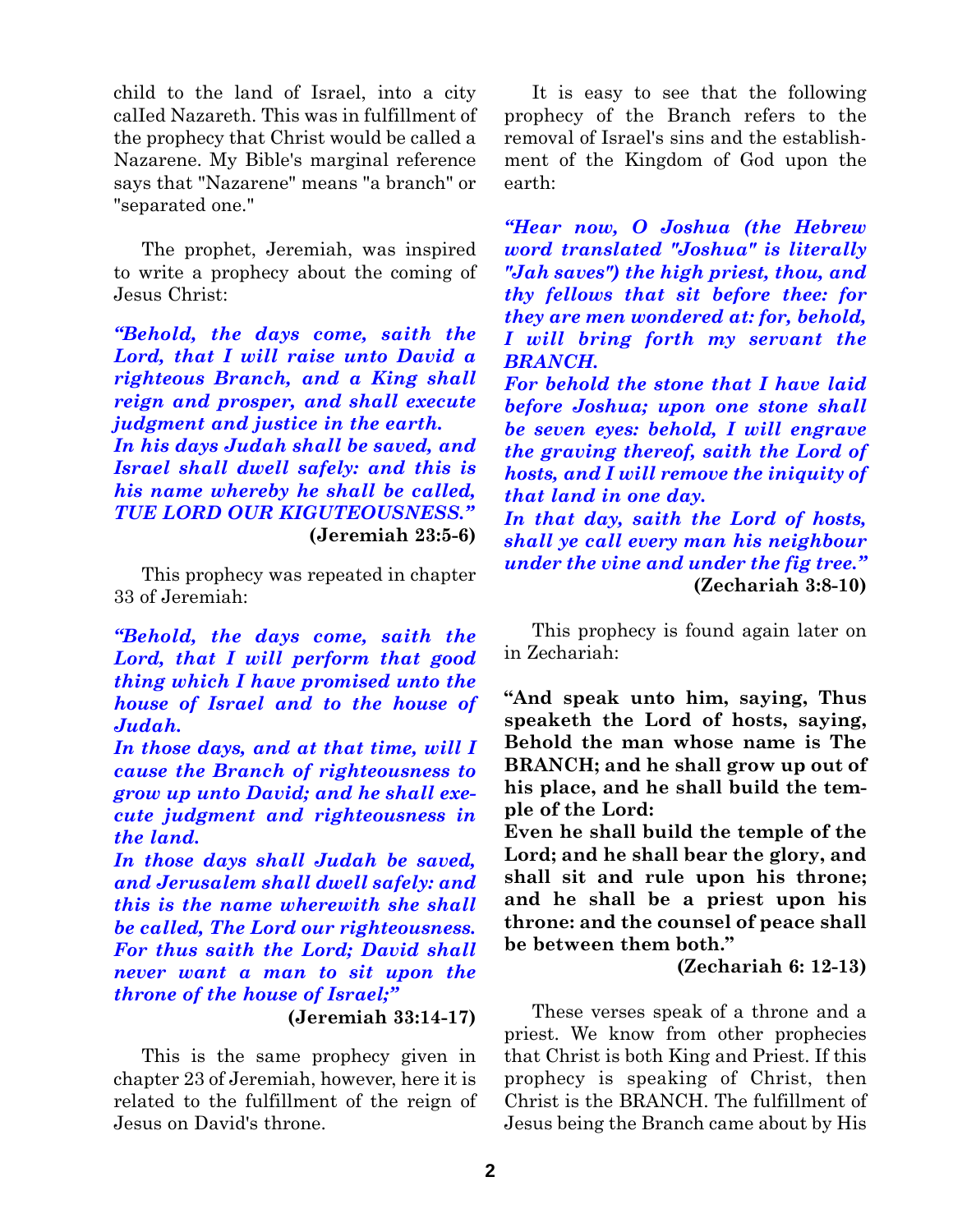being an inhabitant of the city of Nazareth, and thereby being called a Nazarene.

In the second chapter of Luke, we find another account of the birth of Jesus, with additional information about his early life.

*"And it came to pass in those days, that there went out a decree from Cresar Augustus, that all the world should be taxed."*

**(Luke 2:1)**

Then we read the story of Joseph and Mary coming to Bethlehem; the Christ child being born, and of the events following Christ's birth:

*"And when eight days were accomplished for the circumcising of the child, his name was called JESUS, which was so named of the angel before he was conceived in the womb. And when the days of her purification according to the law of Moses were accomplished, they brought him to Jerusalem, to present him to the Lord; (As it is written in the law of the Lord, Every male that openeth the womb shall be called holy to the Lord);"*

**(Luke 2:21-23)**

Following the law of Moses they went through the ritual consecration of Jesus in the temple at Jerusalem, which, at that time, was the temple of Israel.

*"And, behold, there was a man in Jerusalem, whose name was Simeon; and the same man was just and devout, waiting for the consolation of Israel: and the Holy Ghost was upon him."*

## **(Luke 2:25)**

Then follows the story of Simeon prophesying over Jesus. Anna, the prophetess, also prophesied over the eight-day-old Christ child, in the temple at Jerusalem.

*"And when they had performed all things according to the law of the Lord, they retumed into Galilee, to their own city Nazareth."*

## **(Luke 2:39)**

Nazareth was the home city of Jesus' parents, Mary and Joseph.

*"And the child grew, and waxed strong in spirit, filled with wisdom: and the grace of God was upon him."* **(Luke 2:40)**

Christ's parents went to Jerusalem every year at the feast of the passover:

*"And when he was twelve years old, they went up to Jerusalem after the custom of the feast."*

#### **(Luke 2:40-42)**

Then Mary and Joseph left, thinking Jesus was in another part of the caravan. Missing Him, they returned and discovered Him teaching in the temple. Except for once a year when they went to Jerusalem, and for a short period of time when, at the age of twelve, Jesus taught in the temple; apparently, all of His growing up years were spent in the city of Nazareth, in the land of Galilee.

We read earlier that Jesus was to live in the city of Nazareth to fulfill the prophecy that He was to be a Nazarene. Going on in chapter 3 we read:

*"In those days came John the Baptist, preaching in the wilderness of Judea, And saying, Repent ye: for the kingdom of heaven is at hand."*

**(Matthew 3:1-2)**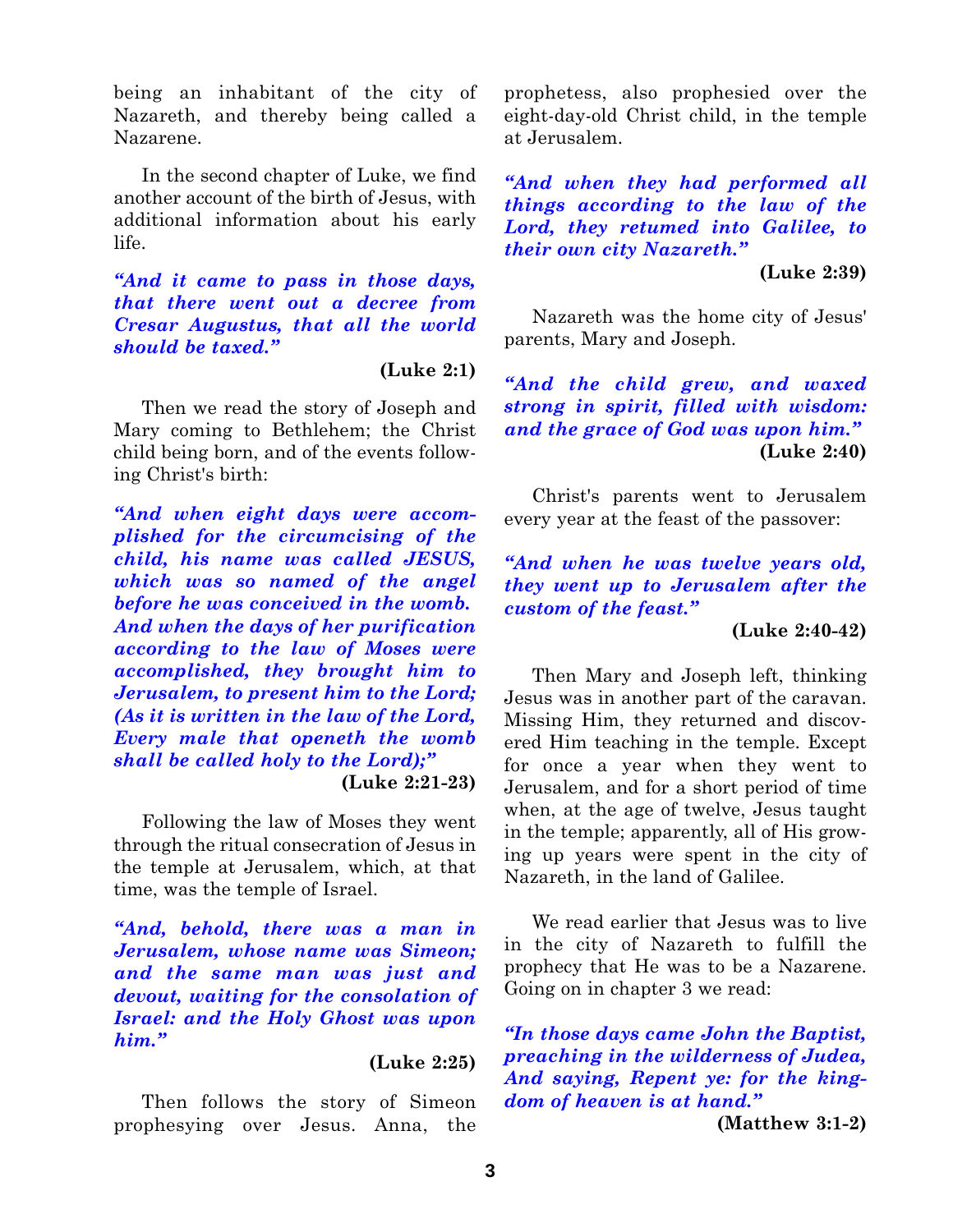This verse does not give the location of John except to say that he was in Judea. We know from other Scripture that John was at, or near, he Jordan River during most of his ministry and preaching of repentance.

John's ministry was to baptize, his message was the Kingdom of Heaven. According to this and other accounts in the Gospel, Jesus came to be baptized when He was about thirty years old. Where did He come from?

## *"Then cometh Jesus from Galilee to Jordan unto John, to be baptized of him."*

#### **(Matthew 3:13)**

Jesus was taken to Nazareth as a little child, so that He would be called a Nazarene. Except for the once a year trip to the temple in Jerusalem, He was still in Galilee when He was thirty years of age. He was, by common knowledge, a Nazarene (or Galilean), from Nazareth of Galilee.

## *"Then was Jesus led up of the spirit into the wilderness to be tempted of the devil."*

## **(Matthew 4:1)**

No specific location is given here, except that it was in the wilderness. Since the temptation happened immediately after Jesus' baptism in the river Jordan, it possibly occurred in the hills of Judea or Galilee. At least part of the temptation may have taken place in the temple at Jerusalem, as **Matthew 4:5** illustrates.

Immediately after the temptation we read the following in **verse 11:**

## *"Then the devil leaveth him, and, behold, angels came and ministered unto him.*

## *Now when Jesus had heard that John was cast into prison, he departed into Galilee."*

## **(Matthew 4: 11-12)**

So, it appears that immediately after the temptation, if Jesus was in Judea when this happened, He went back to Galilee which was His home.

*"And leaving Nazareth, he came and dwelt in Capernaum, which is upon the sea coast, in the borders of Zabulon and Nephthalim: That it might be fulfilled which was spoken by Esaias the prophet, saying, The land of Zabulon, and the land of*

*Nephthalim, by the way of the sea, beyond Jordan, Galilee of the Gentiles;*

*The people which sat in darkness saw great light; and to them which-sat-in the region and shadow of death light is sprung up."*

## **(Matthew 4:13-16)**

Zabulon and Nephthalim are cities in Galilee. The point I am making in this study is that Jesus spent almost all of His ministry in Galilee, away from Judea and Jerusalem. Jesus left Nazareth in order to fulfill a prophecy, found in the ninth chapter of Isaiah:

*"Nevertheless the dimness shall not be such as was in her vexation. when at the first he lightly afflicted the land of Zebulun and the land of Naphtali, and afterward did more grievously afflict her by the way of the sea, beyond Jordan, in Galilee of the nations.*

*The people that walked in darkness have seen a great light: they that dwell in the land of the shadow of death, upon them hath the light shined.*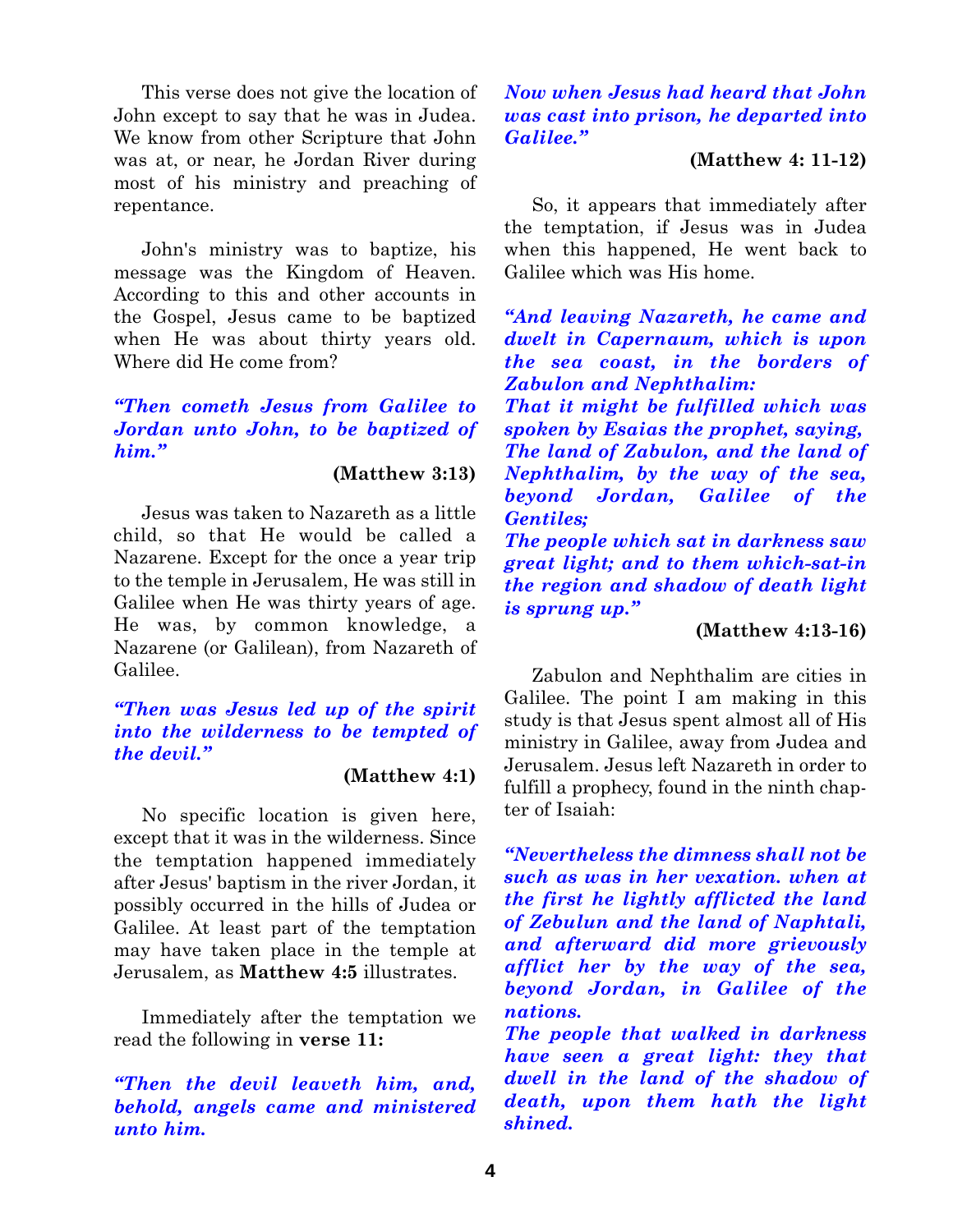*Thou hast multiplied the nation, and not increased the joy: they joy before thee according to the joy in harvest, and as men rejoice when they divide the spoil.*

*For thou hast broken the yoke of his burden. and the staff of his shoulder, the rod of his oppressor, as in the day of Midian.*

*For every battle of the warrior is with confused noise, and garments rolled in blood; but this shall be with burning and fuel of fire."*

**(Isaiah 9:1-5)**

In other words, there was something that was to come upon the Israel people that was different than regular battles. It was to be something related to burning and fuel of fire. Here is what it was:

*"For unto us a child is born. unto us a son is given: and the government shall be upon his shoulder: and his name shall be called Wonderful, Counsellor, The mighty God, The everlasting Father, The Prince of Peace.*

*Of the increase of his government and peace there shall be no end, upon the throne of David, and upon his kingdom, to order it, and to establish it with judgment and with justice from henceforth even for ever. The zeal of the Lord of hosts will perform this."* **(Isaiah 9:6-7)**

Jesus, the Christ, was to come to this specific land of Galilee, Zabulon and Nephthalim, as a burning fire or a great light. This was prophesied over 500 years before Christ's birth.

*"And leaving Nazareth, he came and dwelt in Capernaum, which is upon the sea coast. in the borders of Zabulon and Nephthalim: That it might be fulfilled which was*

*spoken by Esaias [Isaiah] the.. prophet. saying,*

*The land of Zabulon, and the land of Nephthalim, by the way of the sea, beyond Jordan, Galilee of the Gentiles;*

*The people which sat in darkness saw great light: and to them which sat in the region and shadow of death light is sprung up."*

#### **(Matthew 4:13-16)**

Where was Jesus Christ to become revealed as the light of Israel? Was it in Jerusalem? Most people would say: yes. Reading on in chapter four, let's see what Matthew had to say:

*"From that time Jesus began to preach, and to say, Repent: for the kingdom of heaven is at hand. And Jesus, walking by the sea of Galilee. . . ."*

**(Matthew 4:17-18)**

# **Where did Jesus begin preaching the Gospel of the Kingdom?**

In Galilee, fulfilling the prophecy that He was to become the Light of Israel there.

*"And he was there in the wilderness forty days, tempted of Satan: and was with the wild beasts: and the angels ministered unto him.*

*Now after that John was put in prison, Jesus came into Galilee, preaching the gospel of the kingdom of God,*

*And saying, The time is fulfilled, and the kingdom of God is at hand: repent ye, and believe the gospel."*

**(Mark 1:13-15)**

Mark gives the same account of the temptation and events followng it, as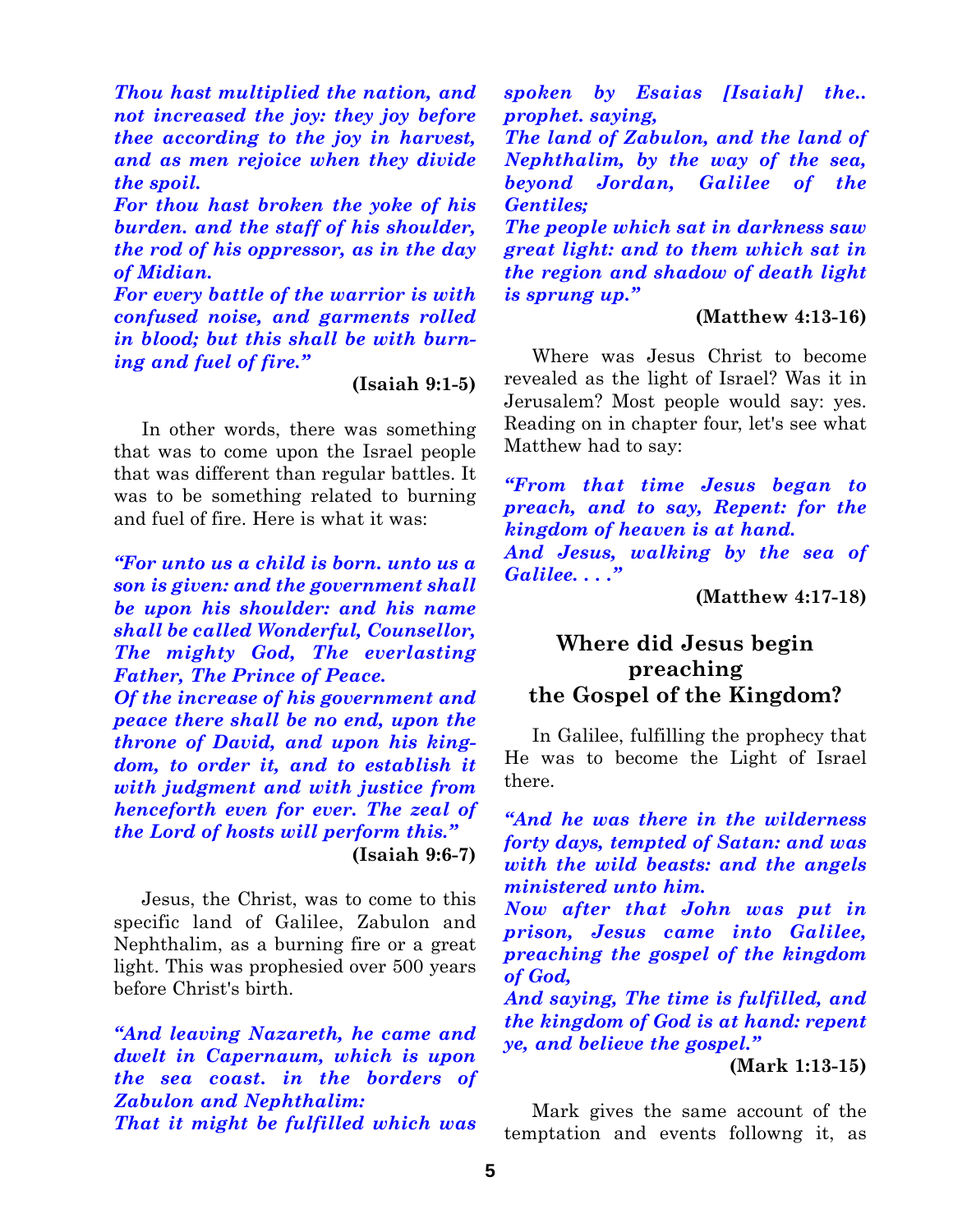recorded by Matthew. We have here, a double witness, that the very beginning of the preaching of the gospel of the kingdom, by the Light of Israel was in Galilee.

**"And Jesus, walking by the sea of Galilee, saw two brethren, Simon called Peter, and Andrew his brother, casting a net into the sea: for they were fishers.**

**And he saith unto them, Follow me, and I will make you fishers of men.**

**And they straightway left their nets, and followed him.**

**And going on from thence, he saw other two brethren, James the son of Zebedee, and John his brother, in a ship with Zebedee their father, mending their nets: and he called them.**

**And they immediately left the ship and their father, and followed him.**

**And Jesus went about all Galilee, teaching in their synagogues, and preaching the gospel of the kingdom, and healing all manner of sickness, and all manner of disease among the people."**

## **(Matthew 4:21-23)**

Here we see that Christ's disciples were, also, from Galilee. The following verses from the gospel of John tell of Jesus Christ's title, "Jesus of Nazareth."

## *"One of the two which heard John speak, and followed him, was Andrew, Simon Peter's brother.*

*He first findeth his own brother Simon, and saith unto him, We have found the Messias, which is, being interpreted, the Christ. And he brought him to Jesus. And when Jesus beheld him, he said, Thou art Simon the son of Jona: thou shalt be called Cephas, which is by interpretation, A stone.*

*The day following Jesus would go*

*forth into Galilee, and findeth Philip, and saith unto him, Follow me. Now Philip was of Bethsaida, the city of Andrew and Peter. Philip findeth Nathanael, and saith unto him, We have found him, of whom Moses in the law, and the prophets, did write, Jesus of Nazareth, the son of Joseph."* **(John 1:40-45)**

Here is the first time that Jesus was given a title, which included the name of a city. That title is "Jesus of Nazareth." If you look in your concordance, you will find that Jesus is called "Jesus of Nazareth" nineteen times in the New Testament. He was never called "Jesus the Jew" or "Jesus of Jerusalem," yet that is what we hear Him called almost all of the time.

As I was making this study, I was amazed at how seldom the word "Nazareth" is used in relation to Jesus. Probably because if investigated we find it means "offshoot" or "The Branch." This is proof, of course, that Jesus was the fulfillment of the prophecies as given.

In John 2, after His baptism, it is recorded:

*"And the third day there was a marriage in Cana of Galilee; and the mother of Jesus was there: And both Jesus was called, and his*

*disciples, to the marriage. And when they wanted wine, the mother of Jesus saith unto him, They have no wine."*

## **(John 2:1-3)**

Then follows the account, of Jesus turning the water into wine. Continuing on we read:

**"This beginning of miracles did Jesus in Cana of Galilee, and manifested**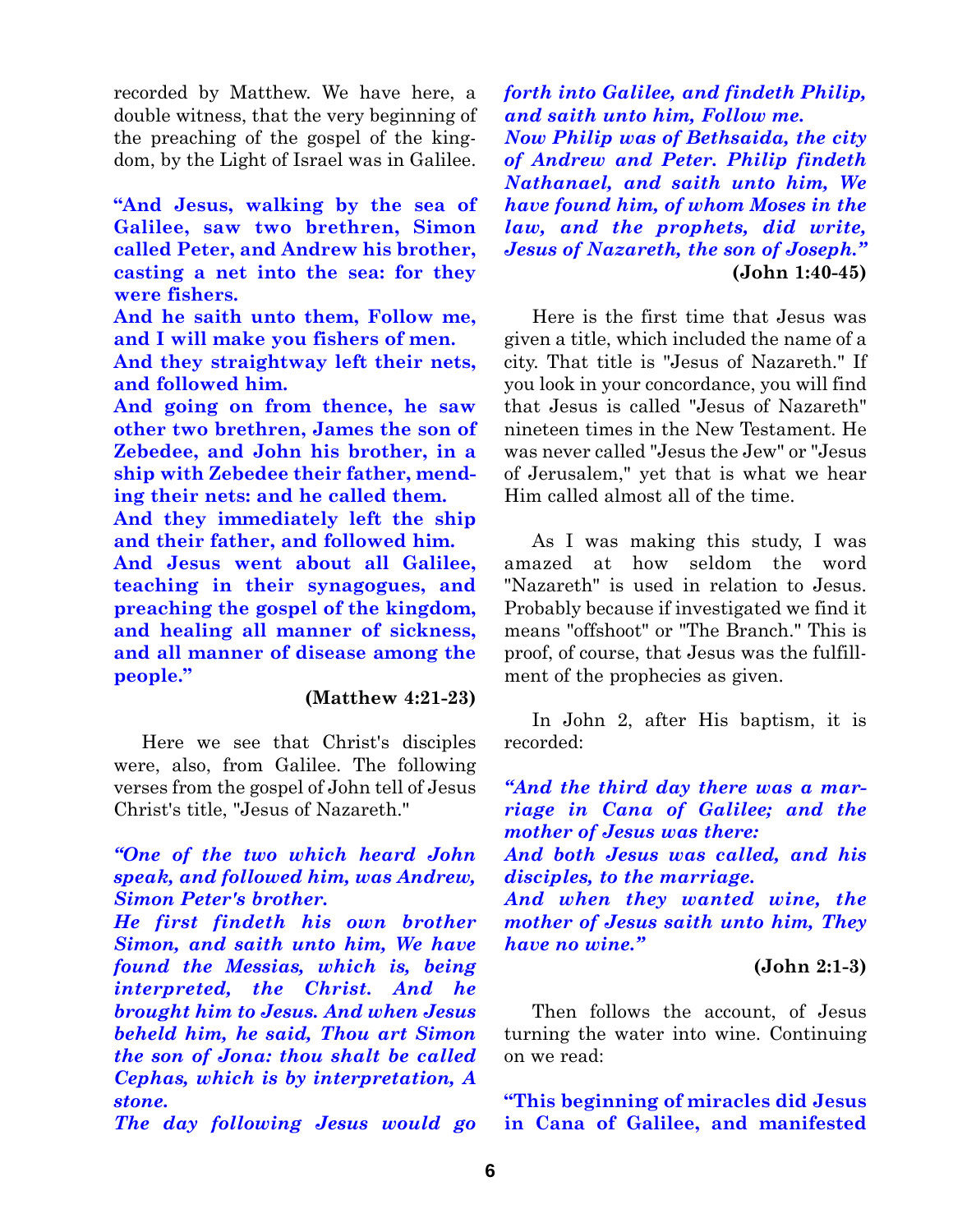## **forth his glory; and his disciples believed on him."**

**(John 2:11)**

Jesus began His miracles in Galilee. It, also, says, in these verses, that He "manifested forth his glory." In other words, He made known that He was the Light of Israel. This was to be made known where? In Galilee! It was because of this that the disciples believed on Him. He was fulfilling the exact prophecies of the Messiah to come.

Let's read more of chapter 4 of Matthew, where Jesus went about all of Galilee, teaching and preaching the gospel of the Kingdom, and healing those who were sick:

*"And his fame went throughout all Syria: and they brought unto him all sick people that were taken with divers diseases and torments, and those which were possessed with devils, and those which were lunatic, and those that had the palsy; and he healed them.*

*And there followed him great multitudes of people from Galilee, and from Decapolis, and from Jerusalem, and from Judaea, and from beyond Jordan."*

## **(Matthew 4:24-25)**

Where did the people of Jerusalem, Judea, and beyond Jordan have to go to hear and see Jesus? They had to go to Galilee because that was where Jesus was.

*"And seeing the multitudes, he went up into a mountain: and when he was set, his disciples came unto him: And he opened his mouth, and taught them. . . . "*

**(Matthew 5:12)**

Then follows the well-known sermon on the mount. Where was this sermon given? On the mountains of Galilee! The sermon takes up the next three chapters, and then, in chapter 8, we read this:

*"When he was come down from the mountain, great multitudes followed him... And when Jesus was entered into Capernaum, there came unto him a centurion, beseeching him. . . . "* **(Matthew 8:1& 5)**

Capernaum was in Galilee, on the north end of the Sea of Galilee.

*"And when Jesus was come into Peter's house, he saw his wife's mother laid, and sick of a fever. And he touched her hand, and the*

*fever left her: and she arose, and ministered unto them."*

#### **(Matthew 8:14-15)**

Where was Peter's house? In Galilee. Following this occurance, we read of the miracle of the calming of the storm on the Sea of Galilee.

"And he entered into a ship, and passed over, and came into his own city.

And behold, they brought to him a man sick of the palsy, lying on a bed..."

**(Matthew 9:1-2)**

We are then given more miracles of healing that took place in His own city of Nazareth in Galilee.

*"But the Pharisees said, De casteth out devils through the prince of the devils.*

*And Jesus went about all the cities and villages, teaching in their synagogues, and preaching the gospel of the kingdom, and. healing every sick-*

.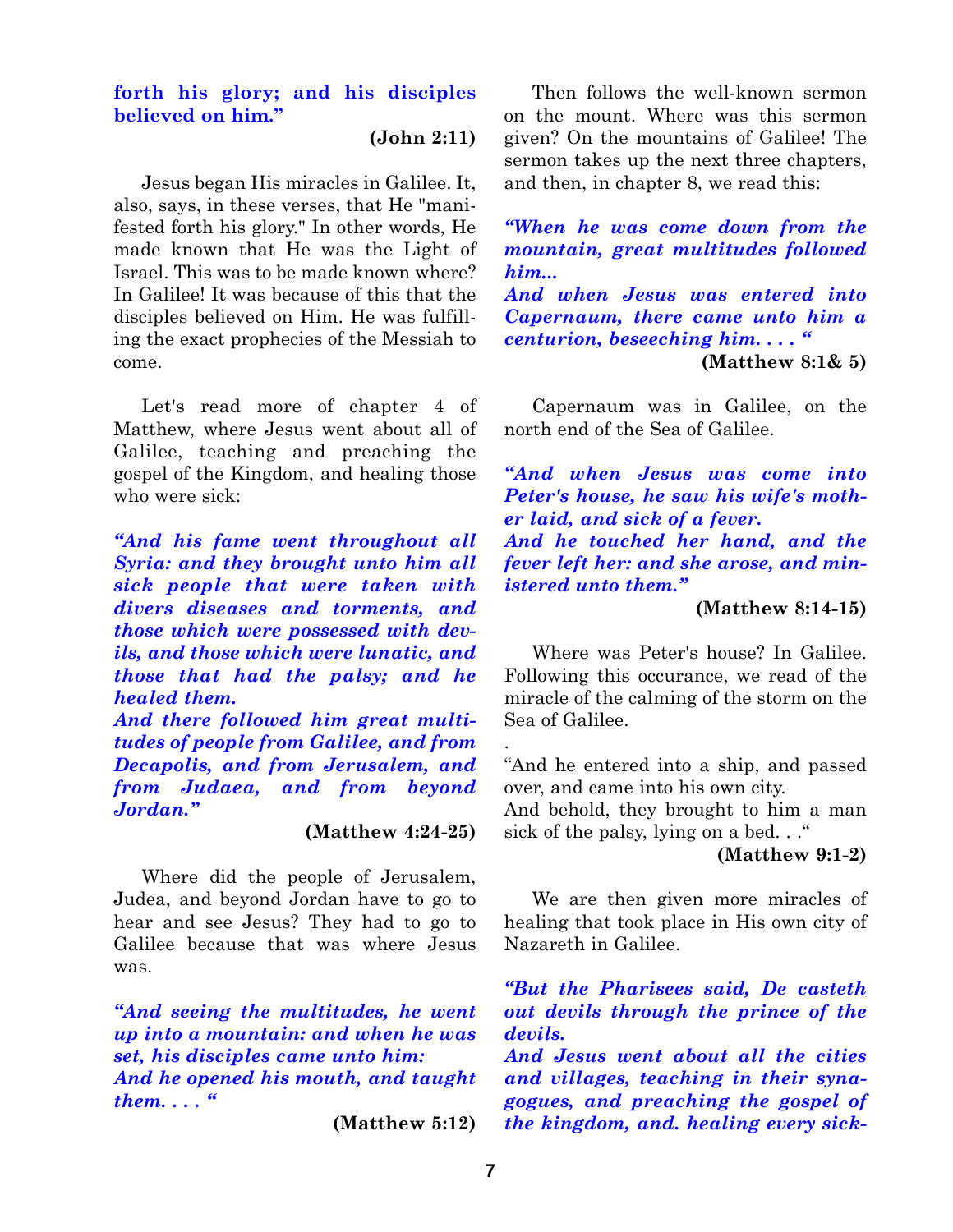## *ness and every disease among the people."*

#### **(Matthew 9:34-35)**

The Pharisees are mentioned a number of times in the Bible. We have already seen that there were synagogues in the area of Galilee, including Nazareth. There were Pharisees all over this land — they were not necessarily only in Jerusalem.

# *"And when he had called unto him his twelve disciples, he gave them power against unclean spirits, to cast them out, and to heal all manner of sickness and all manner of disease."*

**(Matthew 10:1)**

Christ was still in Galilee when He gave these instructions to His apostles, which we read in part:

*"These twelve Jesus sent forth, and commanded them, saying, Go not into the way of the Gentiles, and into any city of the Samaritans enter ye not: But go rather to the lost sheep of the house of Israel."*

## **(Matthew 10:5-6)**

The command to the disciples to go to the lost sheep of the house of Israel was given in Galilee.

*"And it came to pass, when Jesus had made an end of commanding his twelve disciples, he departed thence to teach and to preach in their cities."* **(Matthew 11:1)**

The disciples were chosen from Galilee, so, their cities were in Galilee.

*"Then began he to upbraid the cities wherein most of his mighty works were done, because they repented not: Woe unto thee, Chorazin! woe unto* *thee, Bethsaida! for if the mighty works, which were done in you, had been done in Tyre and Sidon, they would have repented long ago in sackcloth and ashes.*

*But I say unto you, It shall be more tolerable for Tyre and Sidon at the day of judgment, than for you.*

*And thou, Capernaum, which art exalted unto heaven, shalt be brought down to hell: for if the mighty works, which have been done in thee, had been done in Sodom, it would have remained until this day."*

#### **(Matthew 11:20-23)**

If you look at a map, you will find these three cities (Chorazin, Bethsaida and Capernaum) at the north end of the sea of Galilee. Therefore, Jesus was still about 75 miles from the city of Jerusalem — still doing all of His ministry outside of this city.

*"At that time Jesus went on the sabbath day through the corn; and his disciples were an hungred, and began to pluck the ears of corn, and to eat. But when the Pharisees saw it, they said unto him, Behold, thy disciples do that which is not lawful to do upon the sabbath day."*

#### **(Matthew 12:1-2)**

In verse 9, after Christ rebuked the Pharisees, we read:

*"And when he was departed thence, he went into their synagogue:"* **(Matthew 12:9)**

**We hear hardly any preaching that explains that Jesus' ministry was in Galilee, not in Jerusalem.**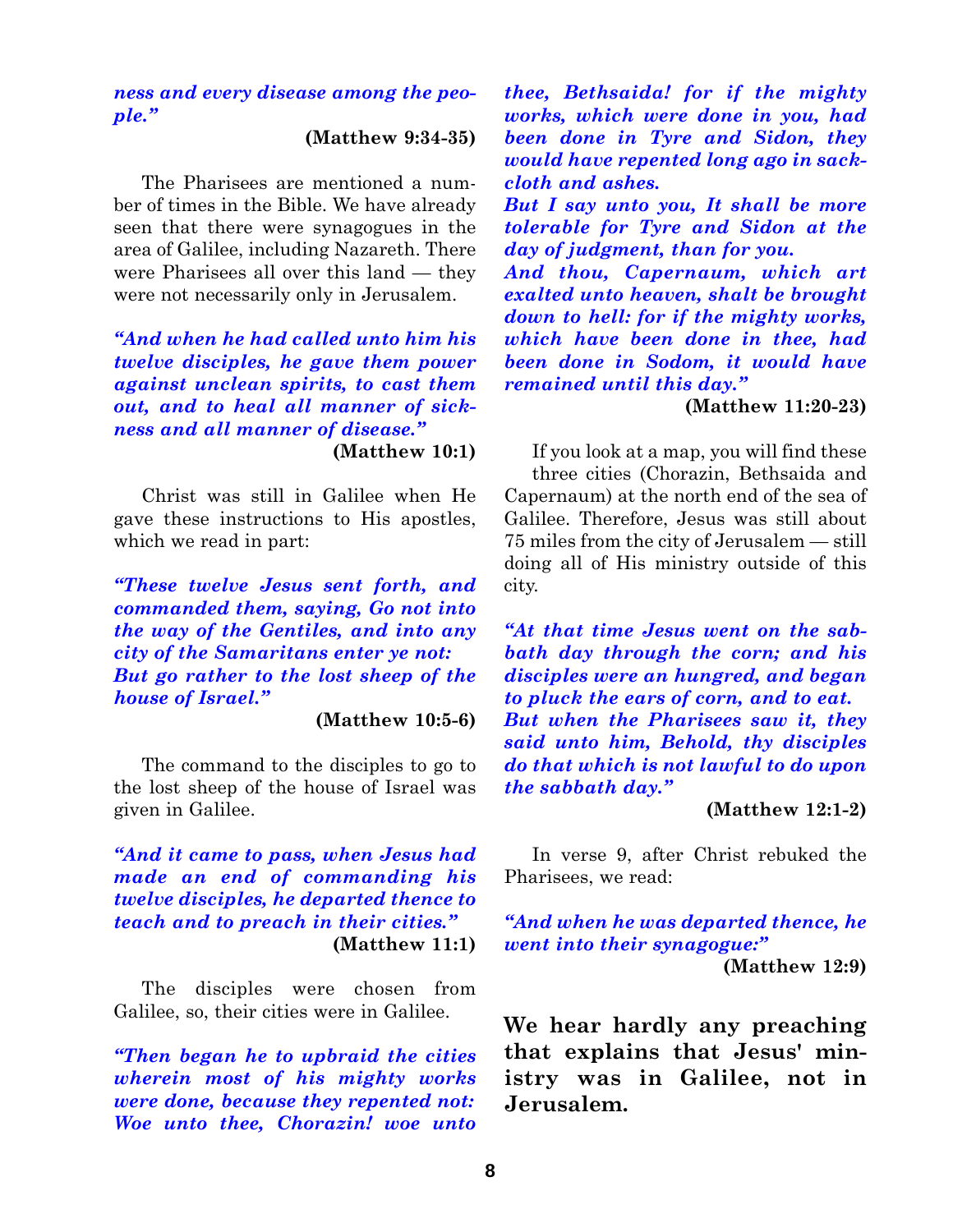Because of this, whenever we see the word "Pharisee," we think of Jerusalem. It was true that Jesus was in Jerusalem, once every year, and He was taken captive and killed in Jerusalem. But, so far, whenever He has done any preaching it has taken place in Galilee. Christ was about 75 miles from the city of Jerusalem most of the time.

*"The same day went Jesus out of the house, and sat by the sea side. And great multitudes were gathered together unto him, so that he went into a ship, and sat; and the whole multitude stood on the shore. And he spake many things unto them in parables. . . . "*

**(Matthew 13:1-3)**

Again, the parables were preached where? On the shore of the Sea of Galilee! Now, some may be a little confused by some parts of this chapter; for example, the following verses:

## *"And it came to pass, that when Jesus had finisbed these parables. he departed thence.*

*And when he was come into his own country, he taught them in their synagogue, insomuch that they were astonished, and said, Whence hath this man this wisdom, and these mighty works?"*

#### **(Matthew 13:53-54)**

It seems as if Jesus left Galilee and went to His own country. However, all it really means is, He physically left the Sea of Galilee. These parables were all taught while Christ sat in a ship on the sea. He then went into His own country, which was Nazareth, about 50 miles away. Looking at a map, Nazareth is about half way between the Sea of Galilee and the Mediterranean Sea. So, He was still in Galilee. He ran into problems there:

*"Is not this the carpenter's son? is not his mother called Mary? and his brethren, James, and Joses. and Simon, and Judas?* 

*And his sisters, are they not all with us? Whence then hath this man all these things?*

*And they were offended in him. But Jesus said unto them, A prophet is not without honour, save in his own country, and in his own house.*

*And he did not many mighty works there because of their unbelief."*

**(Matthew 13:55-58)**

If you do not read the rest of this, you might think that Jesus did not do any miracles in tlis own country of Galilee. What it really means is, that He was unable to do miracles in his own city of Nazareth. But, He did minister in all the rest of Galilee. In chapter 14, Herod had John killed, and Jesus heard about it while He was still in Galilee. Then, we read in verse 13:

*"When Jesus heard of it. he departed thence by ship into a desert place apart: and when the people had heard thereof, they followed him on foot out of the cities.*

*And in the fourth watch of the night Jesus went unto them, walking on the sea."*

## **(Matthew 14:13 & 25)**

Jesus apparently-went into a deserted area near the Sea of Galilee. Following the miracle of Jesus walking on the sea is another miracle (here Peter, also, tried to walk on the Sea of Galilee.

*"Then they that were in the ship came and worshipped him, saying, Of a truth thou art the Son of God. And when they were gone over, they came into tbe land of Oennesaret.*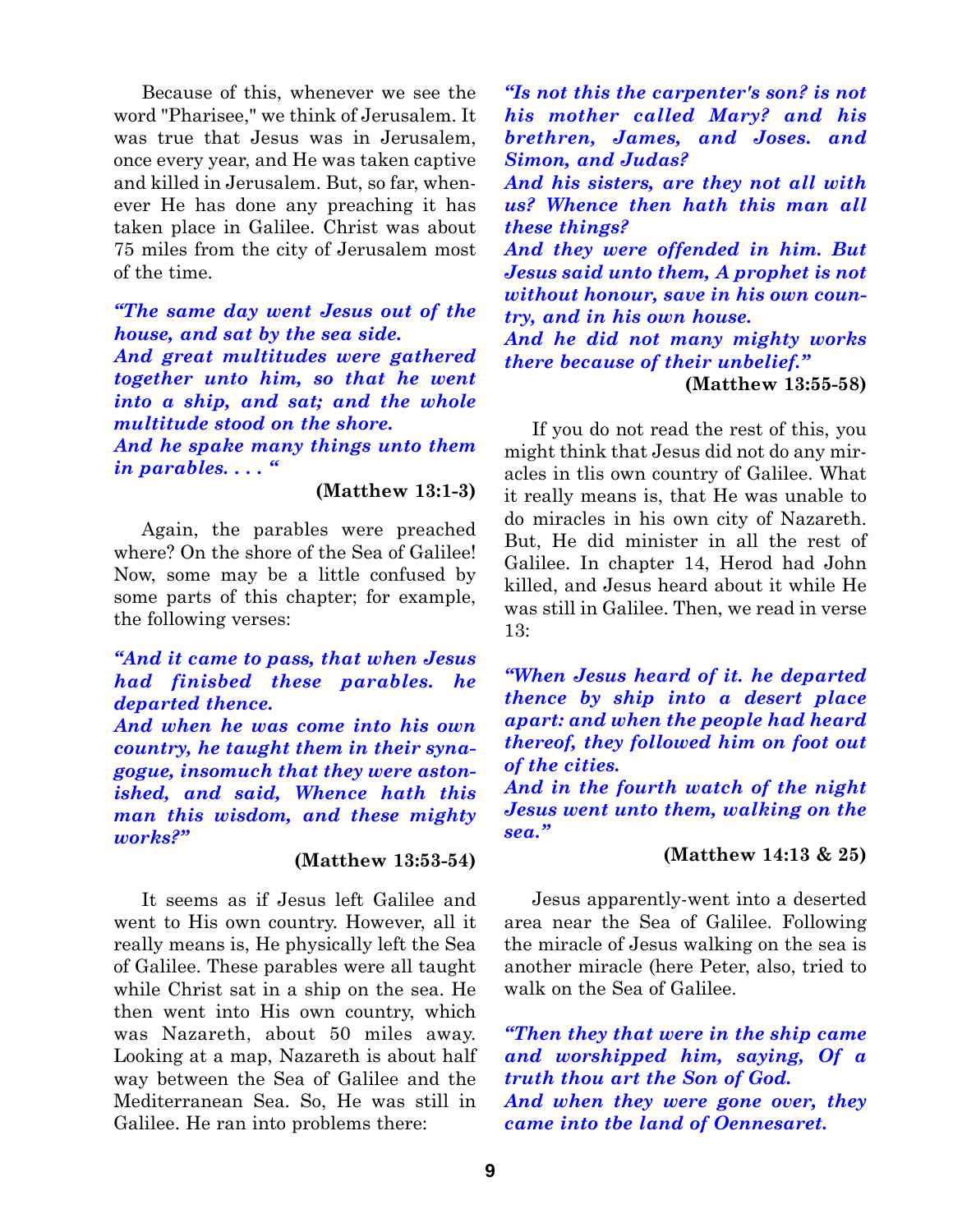*And when tbe men of that place had knowledge of him, tbey sent out into all that country round about, and brought unto him all that were diseased;*

*And besought him that they might only touch the hem of his garment: and as many as touched were made perfectly whole."*

#### **(Matthew 14:33-36)**

We see here that additional preaching was done in Gennesaret, on the other side of the Sea of Galilee.

*"Then came to Jesus scribes and Pharisees, which were of Jerusalem, saying, Why do thy disciples transgress the tradition of tbe elders? for they wash not their hands when they eat bread."* **(Matthew 15:1-2)**

The Pharisees came from Jerusalem to try and rebuke Jesus. This, also, happened in Galilee.

## *"Then Jesus went thence, and departed into the coasts of Tyre and Sidon."* **(Matthew 15:21)**

This is the first time, since the beginning of His ministry, that we find Jesus left what was called Galilee and went to Tyre and Sidon. These cities are about 50 miles north and west of Galilee which is even further away from Jerusalem.

*"And, behold, a woman of Canaan (a non-Israelite) came out of the same coasts, and cried unto him, saying, Have mercy on me, O Lord, thou son of David; my daughter is grievously vexed with a devil.*

*But be answered her not a word. And his disciples came and besought him, saying, Send her away; for she crieth* *after us. But he answered and said, I am not sent but unto the lost sheep of the house of Israel.*

*Then came she and worshipped him, saying, Lord, help me. But he answered and said, It is not meet to take tbe children's bread, and to cast it to dogs."*

## **(Matthew 15:22-26)**

As you might know, non-Israelites are often referred to as dogs in the Bible. He is saying; I am Israel's bread and it is not meet to take the children's bread and cast it to non-Israelites.

*"And she said, Truth, Lord: yet the dogs eat of the crumbs which fall from their masters' table. Then Jesus answered and said unto*

*her, O woman, great is thy faith: be it unto thee even as thou wilt. And her daughter was made whole from that very hour."*

#### **(Matthew 15:27-28)**

The above passage demonstrates the principle which is in the Old Testament prophecies: non-Israelites who believe in Jesus Christ can also partake of the bread Jesus Christ at the table of Israel. They can become Christians and have the advantage that Israel was promised to have.

*"And Jesus departed from thence, and came nigh unto the sea of Galilee; and went up into a mountain, and sat down there.*

*And great multitudes came unto him...."*

#### **(Matthew 15:29-30)**

We are told here that Jesus left Galilee. Keep in mind that Jesus' ministry was in Galilee. He had become so well known by His preaching and miracles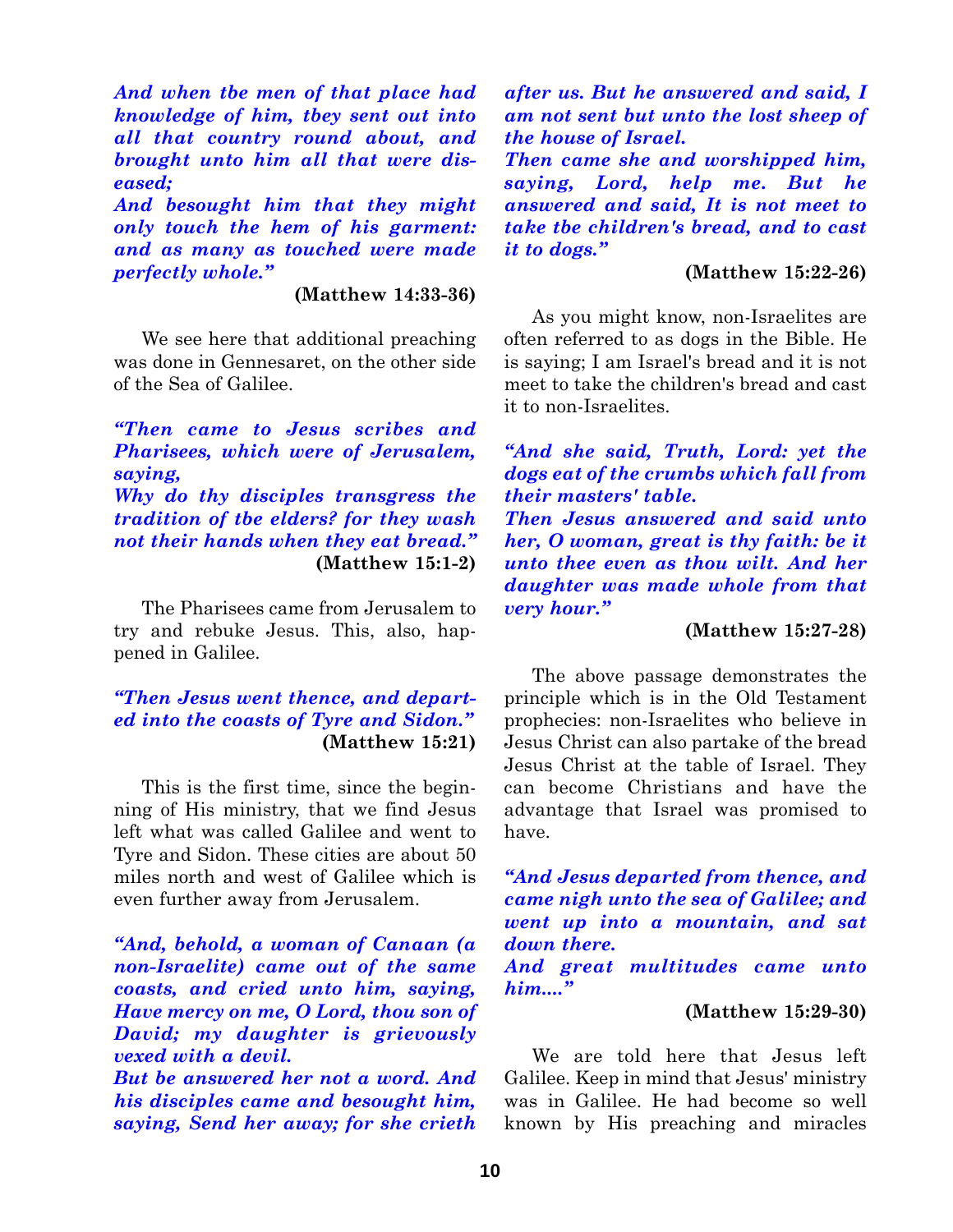that even the Pharisees from Jerusalem came to Galilee to try to trap and rebuke Him. After this, Jesus left Galilee and went in among some non-Israelitish people, where He then demonstrated that non-Israelites can come under the bond of the covenant by belief in Jesus Christ.

Christ still has not gone to Jerusalem. It almost appears that the non-Israelites were more important to Him than the people in the city of Jerusalem.

After performing more miracles in Galilee, Jesus moved on:

*"And he sent away the multitude, and took ship, and came into the coasts of Magdala."*

**(Matthew 15:39)**

*"The Pharisees also with the Sadducees came, and tempting desired him that he would shew them a sign from heaven."*

**(Matthew 16:1)**

*"When Jesus came into the coasts of Caesarea Philippi, he asked his disciples, saying, Whom do men say that I the Son of man am?"*

**(Matthew 16:13)**

If you look at a map you will see that Caesarea was on the Mediterranean, across from Galilee, over 50 miles northwest of Jerusalem. Jesus had come closer to Jerusalem, but was still some distance from it.

*"And they said, Some say that thou art John the Baptist: some, Elias; and others, Jeremias, or one of the prophets. He saith unto them, But whom say ye that I am?*

*And Simon Peter answered and said, Thou art the Christ, the Son of the living God.*

*And Jesus answered and said unto him, Blessed art thou, Simon Bagona: for flesh and blood hath not revealed it unto thee, but my Father which is in heaven.*

*And I say also unto thee, That thou art Peter, and upon this rock I will build my church; and the gates of hell shall not prevail against it."*

**(Matthew 16:14-18)**

I should mention in passing that this is not the rock upon which the Catholic Church is founded. This Rock is the Rock of truth that Jesus is the Christ, the Son of God. His church will be built upon that Rock.

*"And I will give unto thee the keys of the kingdom of heaven: and whatsoever thou shalt bind on earth shall be bound in heaven: and whatsoever thou shalt loose on earth shall be loosed in heaven.*

*Then charged he his disciples that they should tell no man that he was Jesus the Christ."*

## **(Matthew 16:19-20)**

All of this revelation goes into great detail that Jesus is the Christ, the Messiah of Israel who was to come. This was all done through Jesus' ministry in Galilee, and prior to His going to Jerusalem.

*"From that time forth began Jesus to shew unto his disciples, how that he must go unto Jerusalem, and suffer many things of the elders and chief priests and scribes, and be killed, and be raised again the third day."*

**(Matthew 16:21)**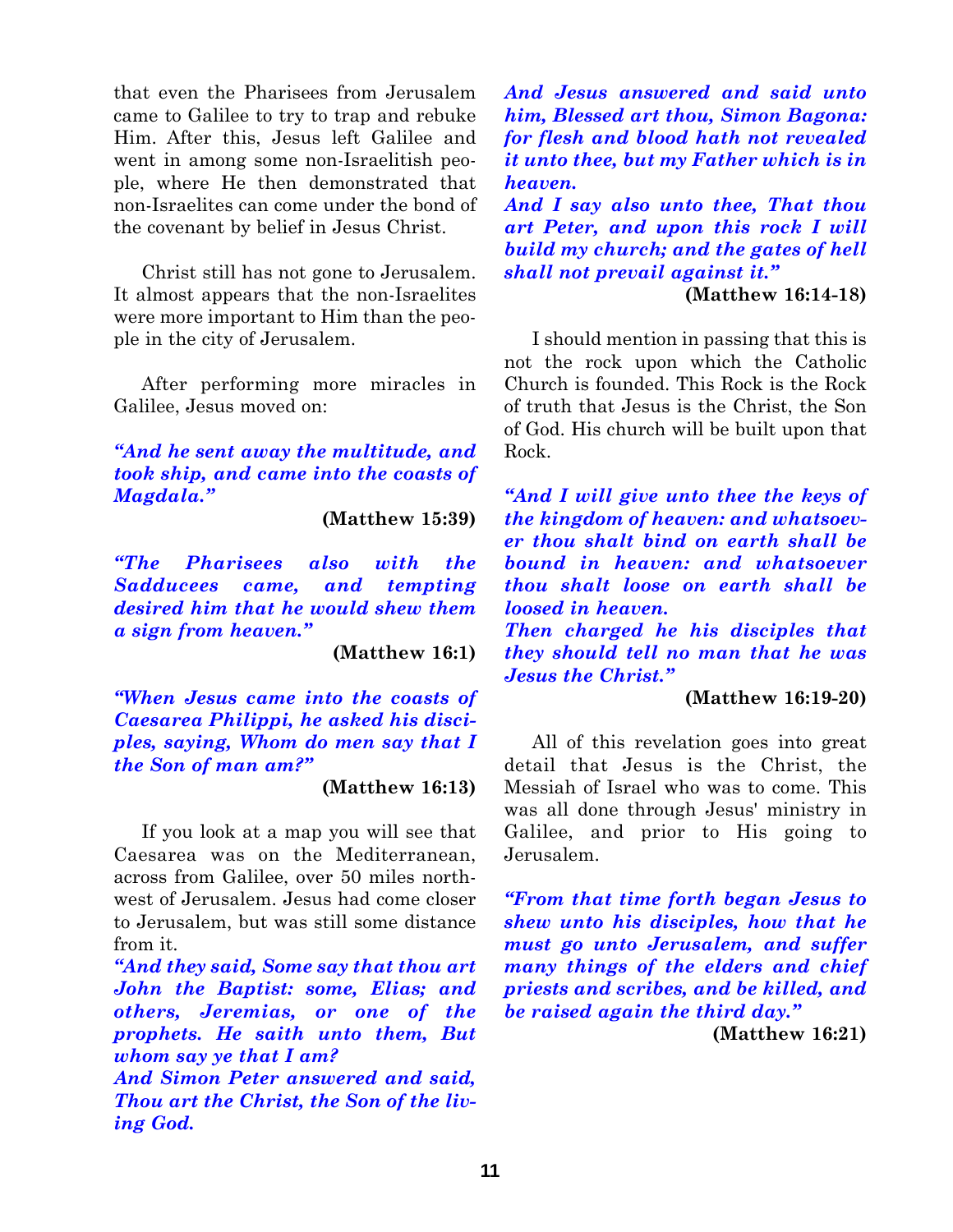**The first mention of Jesus going to Jerusalem was when He told His disciples that He must go there so that He could be killed by the Pharisees.**

Apparently, Jesus' ministry had become so well known that the Pharisees from Jerusalem went to Galilee to try and trap Him.

*"The Pharisees also with the Sadducees came, and tempting desired him that he would shew them a sign from heaven. He answered and said unto them, When it is evening, ye say, It will be fair weather: for the sky is red.*

*And in the morning, It will be foul weather to day: for the sky is red and lowring. O ye hypocrites, ye can discern the face of the sky; but can ye not discern the signs of the times?*

*A wicked and adulterous generation seeketh after a sign; and there shall no sign be given unto it, but the sign of the prophet Jonas. And he left them, and departed."*

#### **(Matthew 16:1-4)**

This was the second time Jesus had spoken these words to the Jewish Pharisees, as recorded in Matthew. The first instance is in the twelfth chapter of Matthew:

*"Then certain of the scribes and of the Pharisees answered, saying, Master, we would see a sign from thee. But he answered and said unto them, An evil and adulterous generation seeketh after a sign; and there shall no sign be given to it, but the sign of*

*the prophet Jonas: . For as Jonas was three days and three nights in the whale's belly; so shall*

*the Son of man be three days and three nights in the heart of the earth. The men of Nineveh shall rise in judgment with this generation, and shall condemn it: because they repented at the preaching of Jonas; and, behold, a greater than Jonas is here."*

## **(Matthew 12:38-41)**

The word "generation" used here is from the Greek word "genea" which means "origin," it could, also, be translated "race." So, what Jesus was saying was that an evil and adulterous RACE seeketh after a sign; and there shall no sign be given it, but the sign of the prophet Jonas. In saying this to them, Christ is saying that they are a race different from Israel. They were not Israelites to whom Christ was speaking. In fact, many of us believe that those Pharasees were Edomites. Therefore they were not the covenant people, but instead the enemies of Israel, just as their descendants are today.

The Israelites in Galilee believed the teachings and miracles of Jesus. The Pharisees would believe none of it. That is why Jesus told them they would receive one sign which they would have to believe. That sign would be His death and resurrection.

Jesus spent His life and ministry witnessing to Israel in Galilee. Only His death and resurrection was accomplished in Jerusalem, as a sign which the Jews had to believe.

*"And after six days Jesus taketh Peter, James, and John his brother, and bringeth them up into an high mountain apart, And was transfigured before them: and his face did shine as the sun, and his raiment was white as the light."*

**(Matthew 17:1-2)**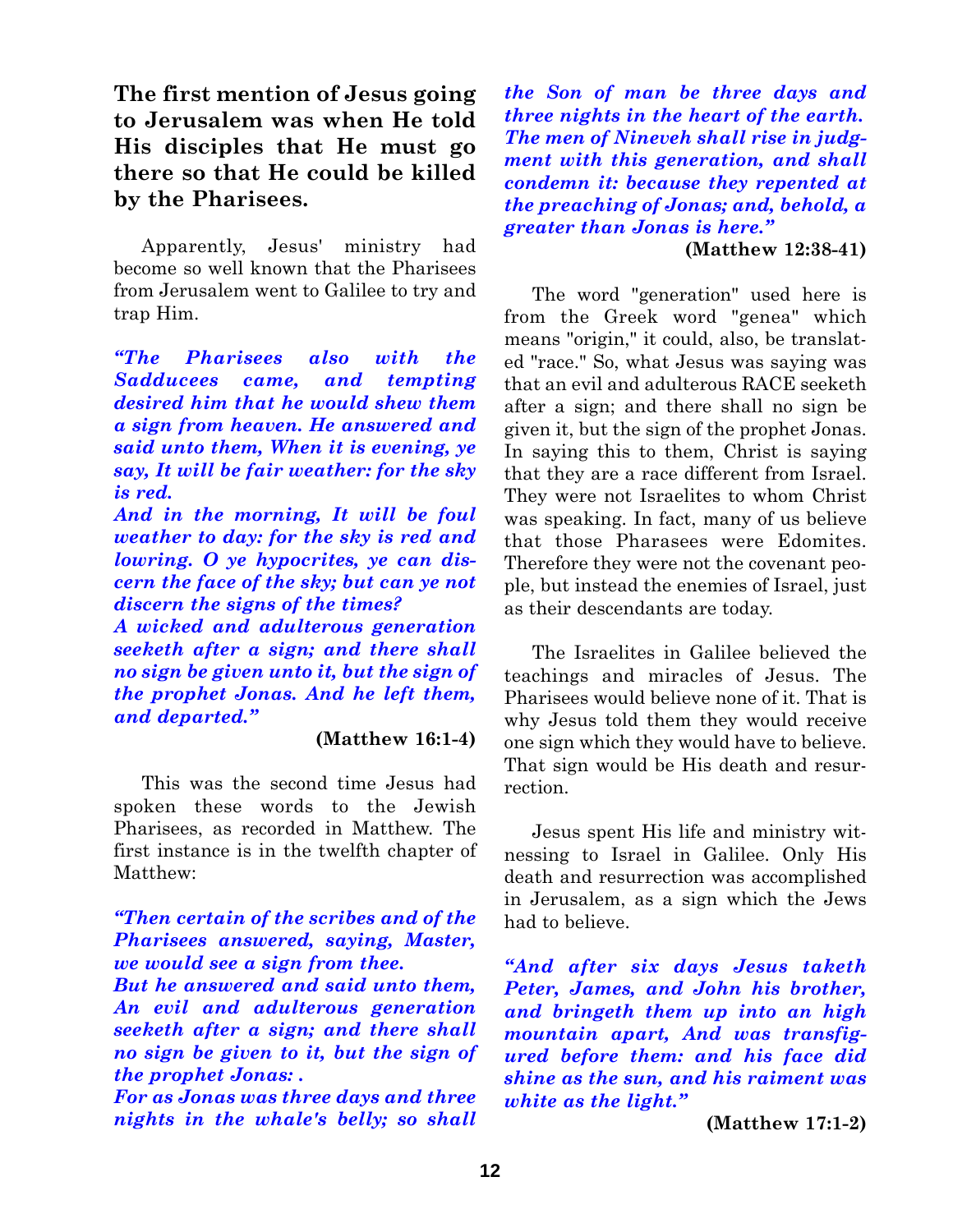Then, in verse 5, they heard the voice of God which said:

*"...This is my beloved Son, in whom I am well pleased; hear ye him. And when the disciples heard it, they fell on their face, and were sore afraid."*

## **(Matthew 17:5-6)**

As we can see in the following verse, the transfiguration took place in Galilee.

*"And while they abode in Galilee, Jesus said unto them, The Son of man shall be betrayed into the hands of men:*

*And they shall kill him, and the third day he shail be raised again. And they were exceeding sorry."*

#### **(Matthew 17:22-23)**

Following the transfiguration, the teaching regarding this event took place in GaIilee.

*"And when they were come to Capernaum, they that received tribute money came to Peter, and said, Doth not your master pay tribute?*

*He saith, Yes. And when he was come into the house, Jesus prevented him, saying, What thinkest thou, Simon? of whom do the kings of the earth take custom or tribute? of their own children, or of strangers?*

*Peter saith unto him, Of strangers. Jesus saith unto him, Then are the children free.*

*Notwithstanding, lest we should offend them, go thou to the sea, and cast an hook, and take up the fish that first cometh up; and when: thou hast opened his mouth, thou shalt find a piece of money: that take, and give unto them for me and thee."*

**(Matthew 17:24-27)**

The tax gatherers, of whom is spoken in these verses, came to Jesus in Capernaum, which is in Galilee. Jesus was a resident of Galilee, and, therefore not subject to the tax of the stranger. This is another proof that Jesus was a citizen. The tax gatherer apparently did not know Jesus, and assumed he was a stranger.

Here is another explanation that makes sense: Jesus spent at least part of His early years, possibly most of the time, from twelve years of age until his early twenties, in England.

There is a legend, substantiated with writings, that Jesus went to England with Joseph of Arimathea, who was His uncle (Mary's brother). We know from historical evidence that Joseph of Arimathea was an official in the Roman government, in charge of mining operations. This same evidence tells us Joseph had tin mines in England, and traveled back and forth between England and Galilee quite often.

It would be logical to assume, therefore, that Joseph would take his nephew, Jesus, with him; especially since it appears that Jesus' earthly father, Joseph, died sometime when Jesus was a young boy. This is probable, because we do not read of Christ's father after the gospels.

Perhaps another clue can be found in the following poem by William Blake, 1757-1827

# **The Glastonbury Hymn**

**And did those feet in ancient time Walk upon England's mountains green?**

**And was the Holy Lamb of God**

**On England's pleasant pastures seen? And did the Countenance Divine**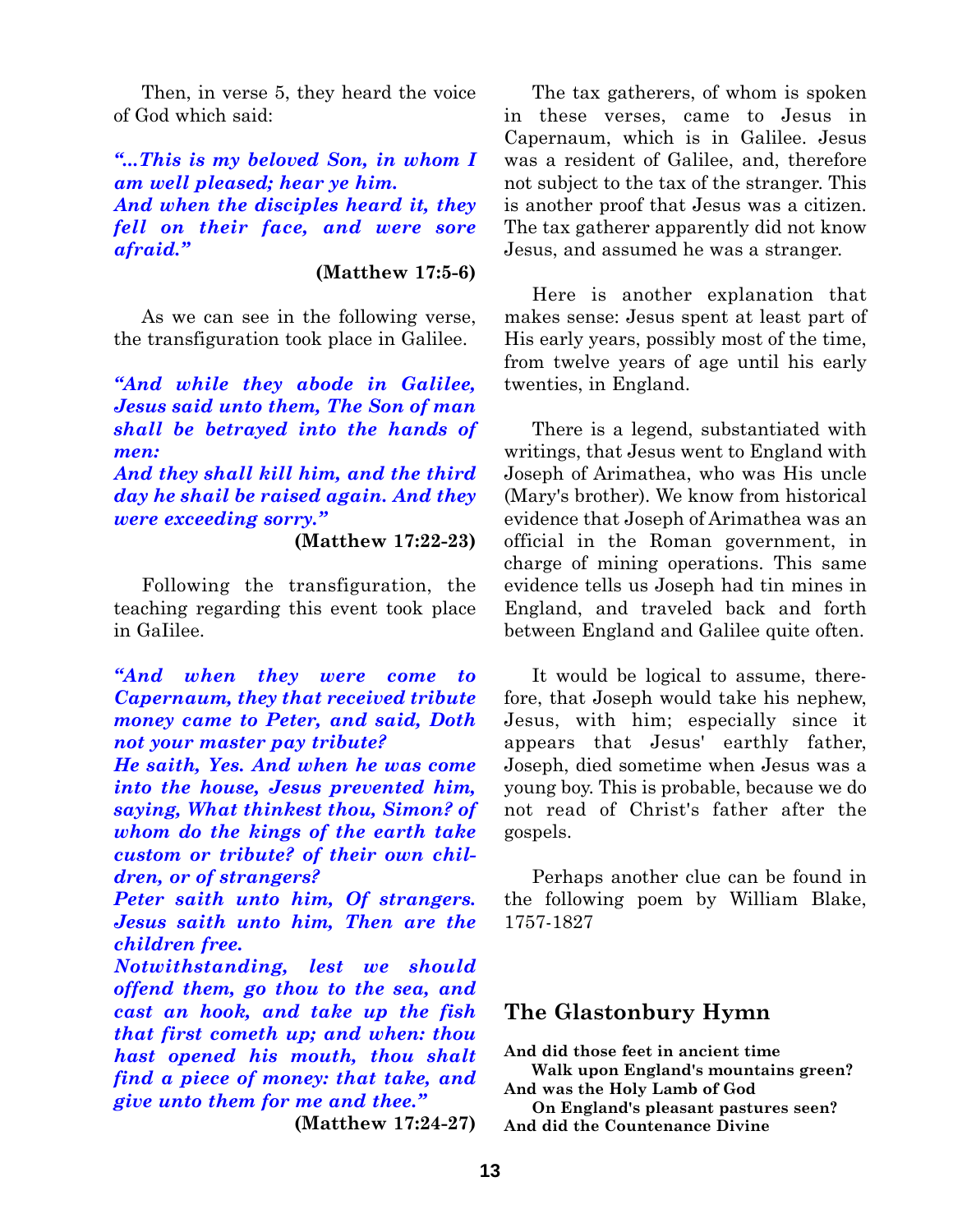**Shine forth upon our clouded hills? And was Jerusalem builded here Among those dark Satanic mills? Bring me my bow of burning gold! Bring me my arrows of desire! Bring me my spear! O clouds unfold! Bring me my Charlot of Fire! I will not cease from mental fight, Nor shall my sword sleep in my hand, Till I have built Jerusalem In England's green and pleasant land.**

So, if Jesus did spend His early years in England, that would explain why the tax gatherers came to Him to collect the head tax on aliens. However, Jesus told Peter that He was not an alien, that He was free because He was a citizen. This is another indication in the gospel of Matthew that Jesus was from Galilee.

*"And it came to pass, that when Jesus had finished these sayings, he departed from Galilee, and came into the coasts of Judaea beyond Jordan; And great multitudes followed him; and he healed them there."*

**(Matthew 19:1-2)**

Jesus was now healing people in Judea, although still not in Jerusalem.

*"And Jesus going up to Jerusalem took the twelve disciples apart in the way, and said unto them,*

*Behold, we go up to Jerusalem: and the Son of man shall be betrayed unto the chief priests and unto the scribes, and they shall condemn him to death. And shall deliver him to the Gentiles to mock. and to scourge. and to crucify him: and the third day he shall rise again."*

#### **(Matthew 20:17-19)**

Jesus repeated that the final thing to happen to Him (His death and resurrection) was to take place in Jerusalem. John recorded what were apparently annual visits to the city of Jerusalem, during passover. These annual visits were the

only other times that Jesus went to Jerusalem.

*"This beginning of miracles did Jesus in Cana of Galilee, and manifested forth his glory; and his disciples believed on him. After this he went down to Capernaum, he, and his mother, and his brethren, and his disciples: and they continued there not many days.*

*And the Jews' (Judeans') passover was at hand. and Jesus went up to Jerusalem,*

*And found in the temple those that sold oxen and sheep and doves, and the changers of money sitting:*

*And when he had made a scourge of small cords, he drove them all out of the temple, and the sheep, and the oxen; and poured out the changers' money, and overthrew the tables; And said unto them that sold doves, Take these things hence; make not my Father's house an house of merchandise."*

## **(John 2:11-16)**

It is possible, from reading these accounts, that Jesus overthrew the tables of the money changers everytime He went to Jerusalem. It is possible because this occurance is told of several times, in slightly different ways, in the four gospels.

Most Bible scholars insist that Christ did this only once, just before His captivity and death. But, here it appears He did this shortly after performing His first miracle in Cana of Galilee. This would have occurred during the first year of His ministry, instead of during the third.

In any case, one thing that He did, when He went to Jerusalem for the passover, was to throw the money chang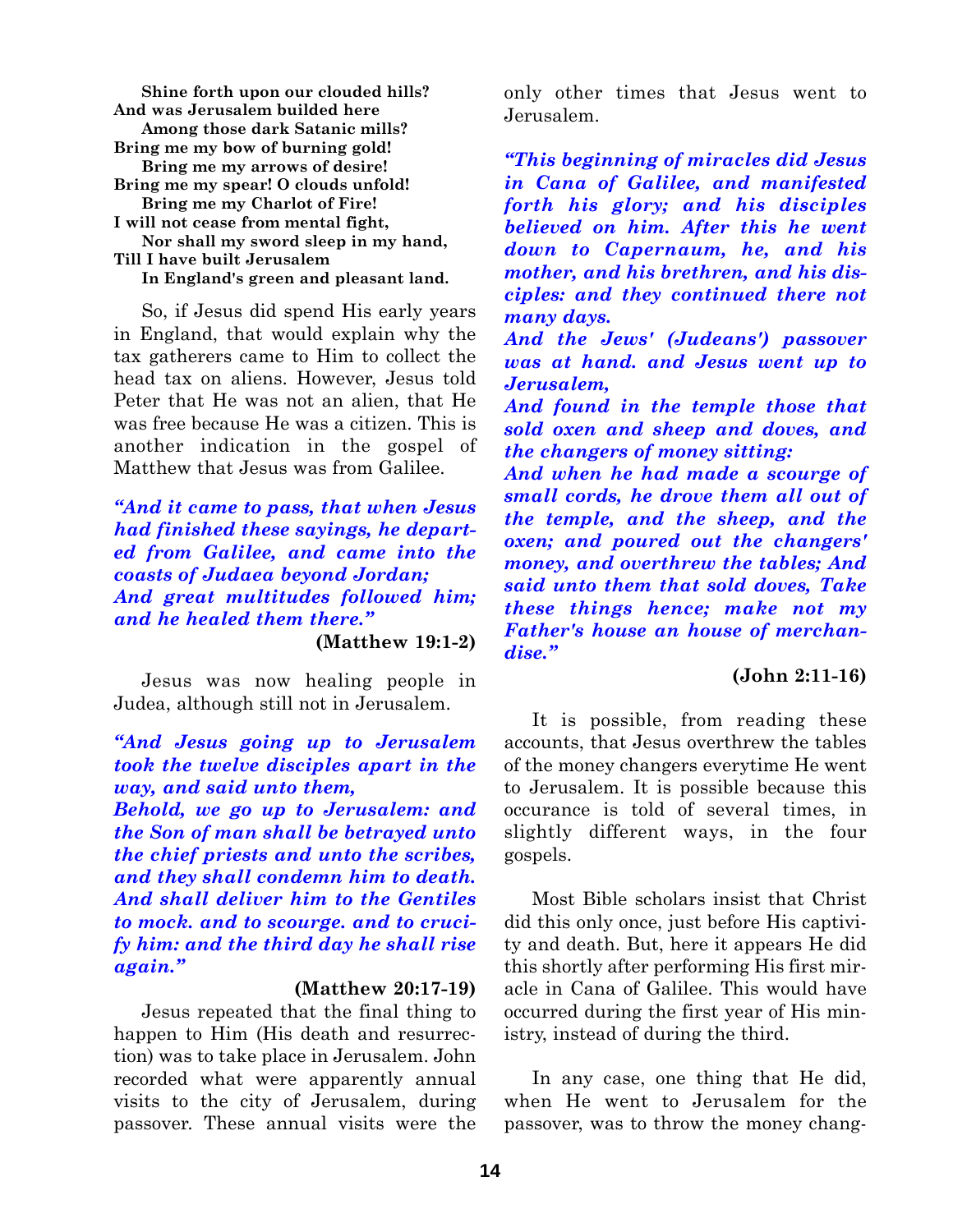ers out of the temple. This was the only act of wrath or physical violence recorded of Jesus in all of the gospels.

Speaking of Nicodemus we read in chapter three of John:

**"There was a man of the Pharisees. named Nicodemus. a ruler of the Jews:**

**The same came to Jesus by night, and said unto him, Rabbi, we know that thou art a teacher come from God: for no man can do these miracles that thou doest, except God be with him." (John 3:1-2)**

Nicodemus is admitting that Jesus must be from God. Then follows Christ's well-known conversation with Nicodemus concerning the kingdom of heaven. Moving ahead to verse 22, we read:

*"After these things came Jesus and his disciples into the land of Judaea; and there he tarried with them, and baptized."*

#### **(John 3:22)**

At this point Jesus was in the land of Judea with his diciples. Other times, during the passover, He apparently went there alone.

## *"He left Judaea, and departed again into Galilee. And he must needs go through Samarla."*

#### **(John 4:3-4)**

We see here that Jesus went back to Galilee, this time from Jerusalem. Following the story of the Samaritan woman, we read:

*"Now after two days he departed thence, and went into Galilee."*

**(John 4:43)**

After this we read of His miracles, and then in the fifth chapter we read:

*"After this there was a feast of the Jews; and Jesus went up to Jerusalem."*

#### **(John 5:1)**

Then follows the recording of more miracles in Jerusalem. Again, it seems that this trip to Jerusalem would have occurred each year, only during the feast days. The temple in Jerusalem was still the legal temple for Israel. Jesus was fulfilling the law by going to the temple. However, it appears that during the rest of the year, Jesus was in Galilee. I do not want you to think that Jesus never went to Jerusalem. He went there in order to fulfill the law.

Jesus came to Jerusalem with his disciples at the time that He would be put to death. This is what happened:

*"Then they sought to take him: but no man laid hands on him, because his hour was not yet come.*

*And many of the people believed on him, and said, When Christ cometh, will he do more miracles than these which this man hath done?*

*The Pharisees heard that the people murmured such things concerning him; and the Pharisees and the chief priests sent officers to take him."*

**(John 7:30-32)**

The Pharisees attempted to capture Jesus in Jerusalem, but each time they failed.

*"Then came the officers to the chief priests and Pharisees; and they said unto them, Why have ye not brought him? The officers answered, Never man spake like this man. Then answered them the Pharisees, Are ye*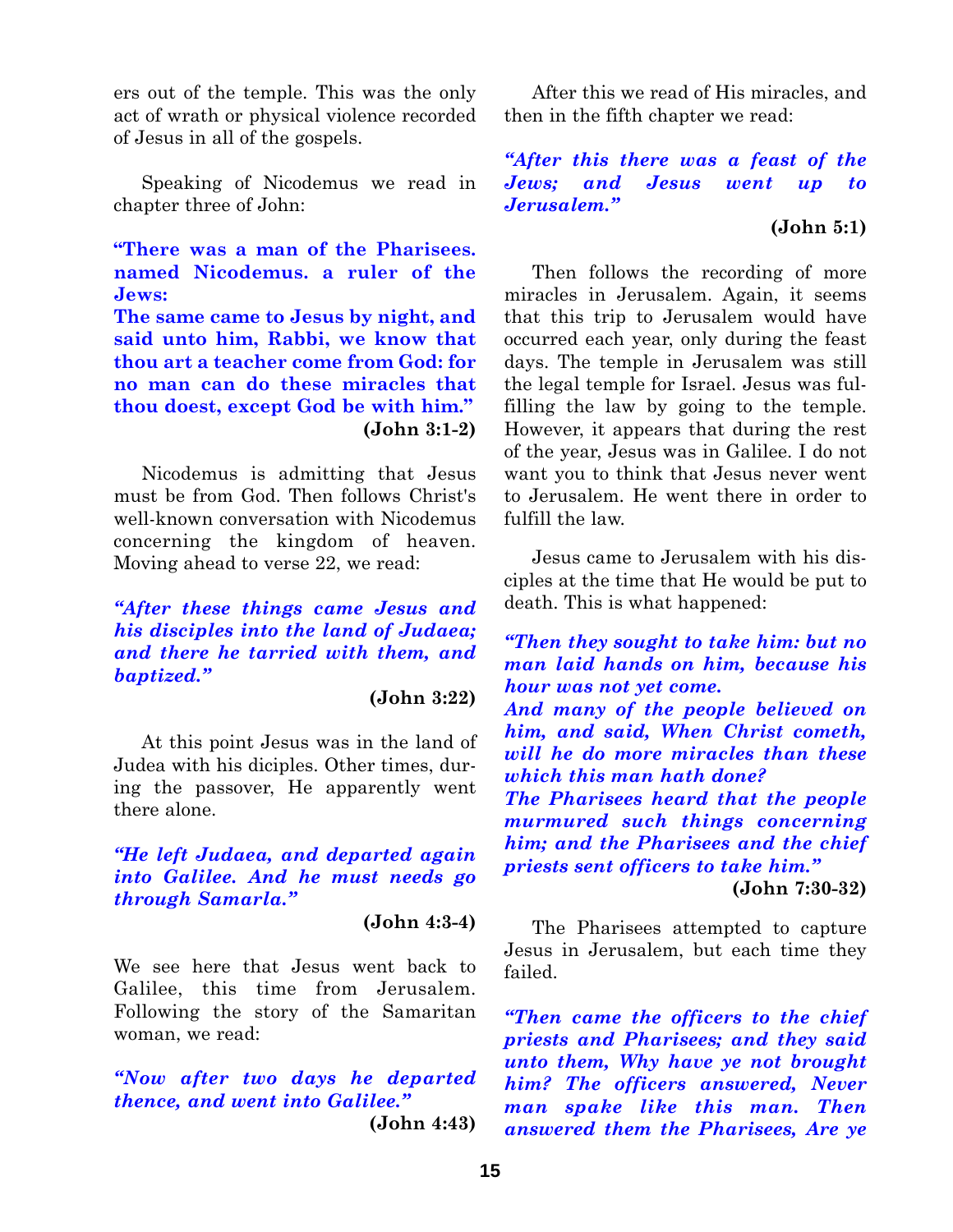## *also deceived? Have any of the rulers or of the Pharisees believed on him?"* **(John 7:45-48)**

The Pharisees were afraid that their own soldiers had believed Jesus. This is evidence, apparently, that none among the high rulers in Jerusalem believed on Jesus. This, again, verifies that Christ's followers were all Galileans.

*"But this people wbo knoweth not the law are cursed. Nicodemus saith unto them, (he that came to Jesus by night, being one of them,) Doth our law judge any man, before it hear him, and know what he doeth?"* **(John 7:49-51)**

Nicodemus was, in effect, standing up for Jesus, saying: You cannot condemn Him until you hear Him. Now read what they answered:

*"They answered and said unto him, Art thou also of Galilee? Search and look: for out of Galilee ariseth no prophet. And every man went unto his own house."*

#### **(John 7:52-53)**

In other words, as soon as anyone (even someone of Jerusalem) implied they might in some way believe in Jesus, the Pharisees immediately looked at him and asked; are you a Galilean? Again, proof that practically-everyone who believed in Jesus was a Galilean. The Pharisees rebuked Nicodemus by accusing him of being a Galilean. They would even accuse one of their own people of being a Galilean, if he showed any sign of being friendly to Jesus.

*"And when they drew nigh unto Jerusalem, and were come to Bethphage, unto the mount of Olives,*

*then sent Jesus two disciples, Saying unto them, Go into the village over against you, and straightway ye shall find an ass tied, and a colt with her: loose them, and bring them unto me."*

## **(Matthew 21:1-2)**

Christ rode on the ass to fulfill the prophecy that He would come into Jerusalem lowly and riding on an ass. Continuing in Matthew, we read:

## *"And the multitude said, This is Jesus the prophet of Nazareth of Galilee."* **(Matthew 21:11)**

We see here that the people of Jerusalem, when they saw Jesus, recognized Him and called Him "the prophet of Nazareth of Galilee."

*"And Jesus went into the temple of God, and cast out all them that sold and bought in the temple, and overthrew the tables of the moneychangers, and the seats of them that sold doves,*

*And said unto them, It is written, My house shall be called the house of prayer; but ye have made it a den of thieves. And the blind and the lame came to him in the temple; and he healed them."*

#### **(Matthew 21:12-14)**

So, here again, Jesus overthrew the tables of the moneychangers, this time riding in on an ass. Earlier we read, that He apparently went in just before the passover and overthrew the tables of the moneychangers.

Jesus performed miracles in the temple just before His captivity and death. Passing through the chapters that concern Jesus' teachings, we come to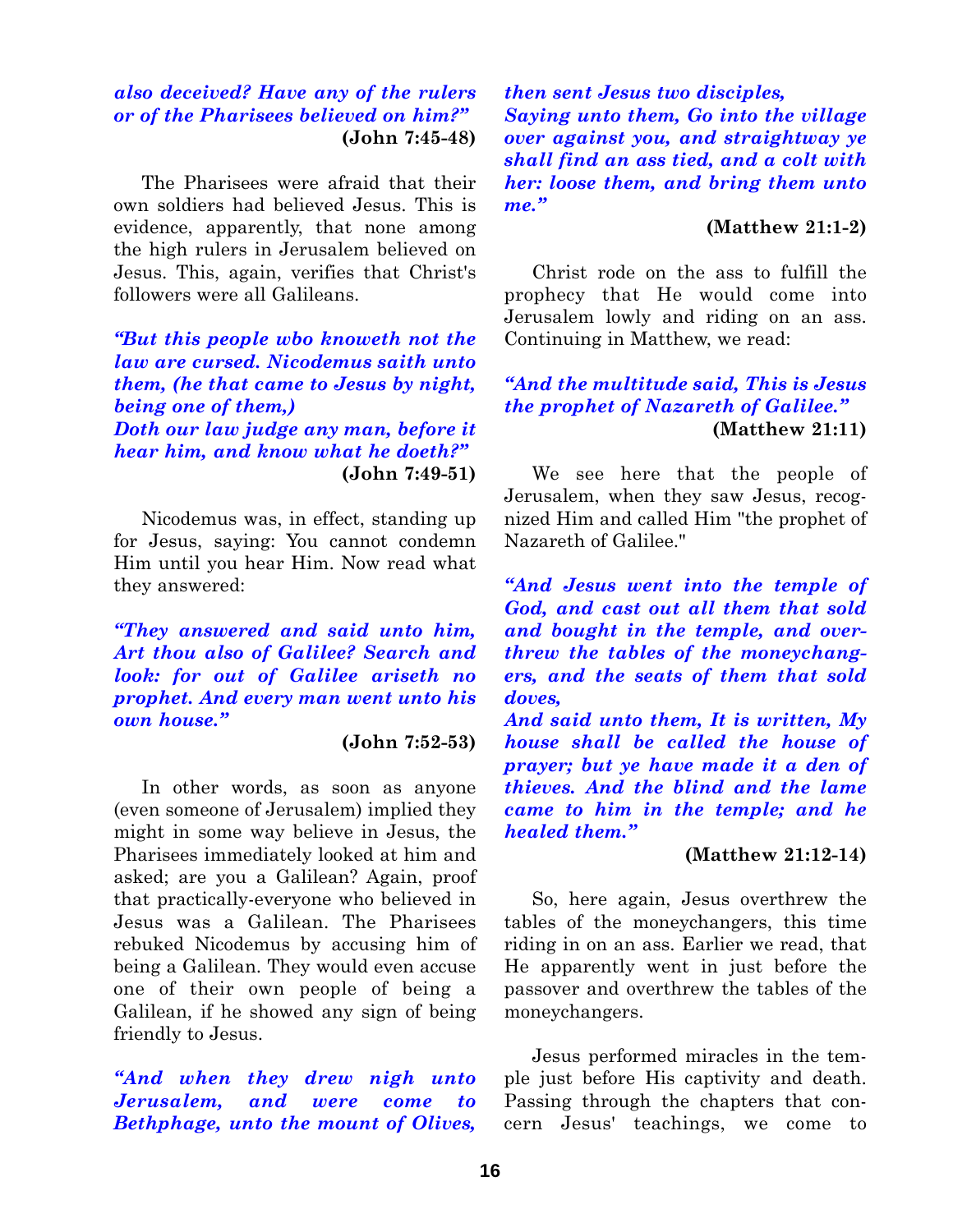Matthew 26 which describes the Last Supper.

*"And when they had sung an hymn, they went out into the mount of Olives. Then saith Jesus unto them, All ye shall be offended because of me this night: for it is written, I will smite the shepherd, and the sheep of the flock shall be scattered abroad. But after I am risen again, I will go before you into Galilee."*

**(Matthew 26:30-32)**

Jesus was in Jerusalem about to be put to death. What was He telling His disciples? He told them that as soon as His execution was accomplished, He would go back to Galilee.

Jesus was taken captive by the Pharisees at night, then tried the next morning.

*"And the whole multitude of them arose, and led him unto Pilate.*

*And they began to accuse him, saying, We found this fellow perverting the nation, and forbidding to give tribute to Caesar, saying that he himself is Christ a King.*

*And Pilate asked him, saying, Art thou the King of the Jews?*

*And he answered him and said, Thou sayest it. Then said Pilate to the chief priests and to the people, I find no fault in this man.*

*And they were the more fierce, saying, He stirreth up the people, teaching throughout all Jewry, beginning from Galilee to this place."*

**(Luke 23:1-5)**

Notice, in verse three, that Jesus did not say He was "king of the Jews." He merely agreed that Pilate had called Him by that title. Note, also, that even the Pharisees admitted to Pilate that Jesus' ministry began in GaIilee and then came to Jerusalem.

*"When Pilate heard of Galilee, he asked whether the man were a Galilaean. And as soon as he knew that he belonged unto lIerod's jurisdiction, he sent him to Herod, who himself also was at Jerusalem at that time."* **(Luke 23:6-7)**

Many often wonder why Pilate sent Jesus to Herod. It was because Herod was the ruler of GaIilee:

*"Now in the fifteenth year of the reign of Tiberius Caesar, Pontius Pilate being governor of Judaea, and Herod being tetrarch of Galilee. . . ."*

**(Luke 3:1)**

Jesus was a citizen of Galilee and, therefore, under the jurisdiction of Herod. Herod, of course, found no fault in Christ and sent Him back to Pilate. The final trial had to be in Jerusalem because it was in Jerusalem that He was accused of committing the crime of saying, He was the Son of God. We do the same thing today, of course; the trial is always held where the crime is committed.

So, the apparent crime, that Jesus was accused of committing, occurred in Jerusalem. However, He was, as evidenced here, a citizen of Galilee.

*"Now Peter sat without in the palace: and a damsel came unto him, saying, Thou also wast with Jesus of Galilee. But he denied before them all, saying, I know not what thou sayest. . .*

*And when he was gone out into the porch, another maid saw him, and said unto them that were there, This*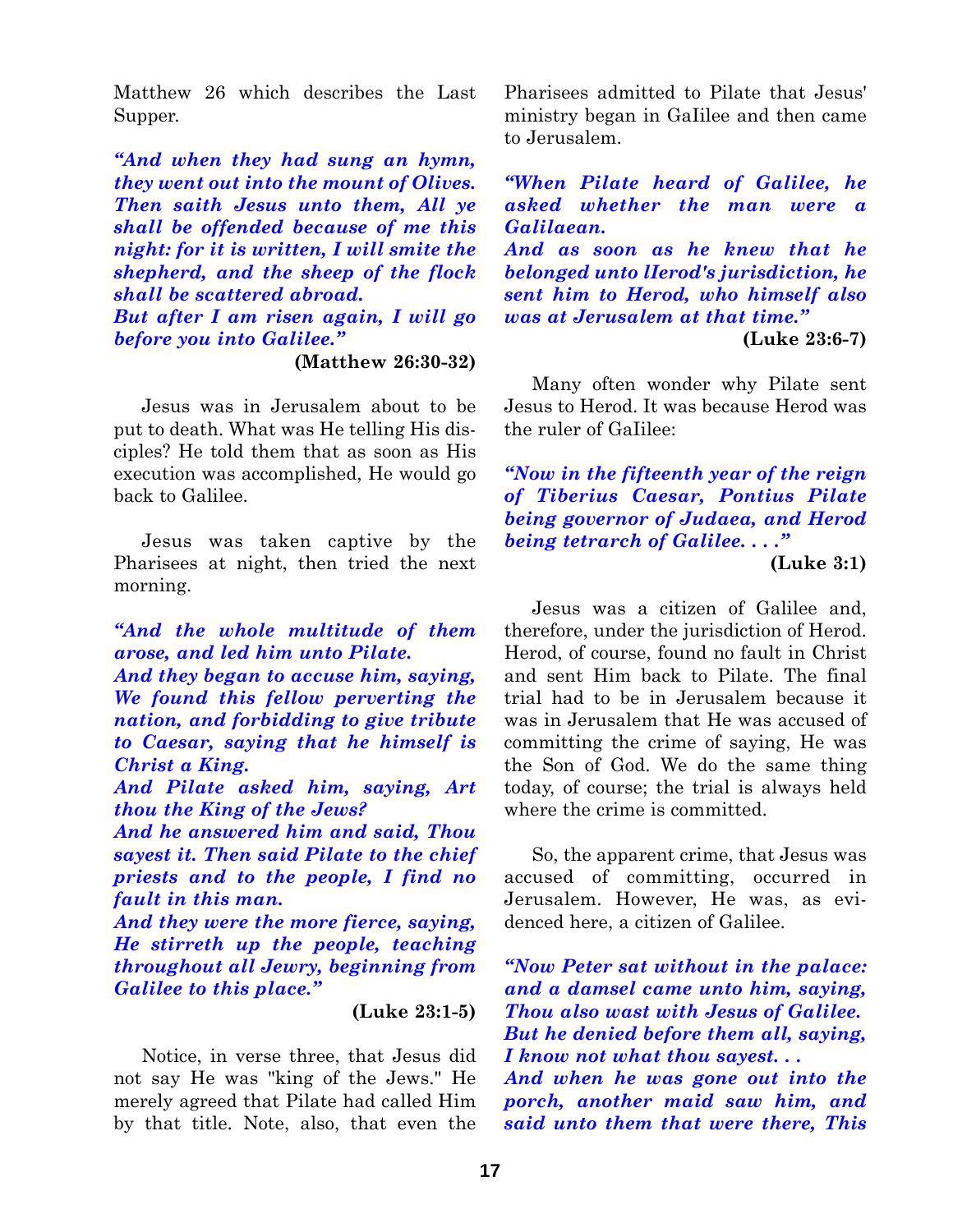*fellow was also with Jesus of Nazareth.*

*And again he denied with an oath, I do not know the man. And after a while came unto him they that stood by, and said to Peter, Surely thou also art one of them; for thy speech bewrayeth* **(or betrayeth)** *thee."* **(Matthew 26:69-73)**

Here we find that the speech of the Galileans was, apparently, different from that of the people of Jerusalem. Peter was recognized as a Galilean by his speech. This incident is again related in the twenty second chapter of Luke:

*"And about the space of one hour after another confidently affirmed, saying, Of a truth this fellow also was with him: for he is a Galilaean."*

**(Luke 22:59)**

## **Consider this if you will:**

The people who were holding Jesus captive were saying: this man is a Galilean, we can tell by his speech and, therefore, since he is a Galilean, he must be a follower of Jesus. I believe it is plain what this means, that ONLY Galileans followed Jesus Christ and that ALL Galileans followed Jesus Christ. Have you ever thought of the implications of this that none in Jerusalem were His followers? Even His captors said: here is a Galilean — we can tell by His speech. I wonder how many descendants of those Galilean Israelites, today, can be recognized by their speech as being different from the New York Jews, who are descendants of the Pharisees. I think a lot of them can. The same racial difference stilI prevails. One can still tell the Israelites from the descendants of the Pharisees.

Jesus was then taken before Pilate, condemned, turned back over to the Pharisees, and crucified.

In **Luke 23,** we find Jesus on the cross:

*"And all his acquaintance, and the women that followed him from Galilee, stood afar off, beholding these things."*

# **(Luke 23:49)**

After Christ's death, Joseph came and claimed the body and buried Him. Then we read:

*"And the women also, which came with him from Galilee, followed after, and beheld the sepulchre, and how his body was laid.*

*And they returned, and prepared spices and ointments; and rested the sabbath day according to the commandment."*

# **(Luke 23:55-56)**

His body was cared for by the women from Galilee, according to the custom. In the twenty-eighth chapter of Matthew, is a description of the events following the resurrection and the discovery, of the empty tomb:

*"And the angel answered and said unto the women, Fear not ye: for I know that ye seek Jesus, which was crucified.*

*He is not here: for he is risen, as he said. Come, see the place where the Lord lay.*

*And go quickly, and tell his disciples that he is risen from the dead; and, behold, he goeth before you into Galilee; there shall ye see him: lo, I have told you.*

*And they departed quickly from the sepulchre with fear and great joy; and*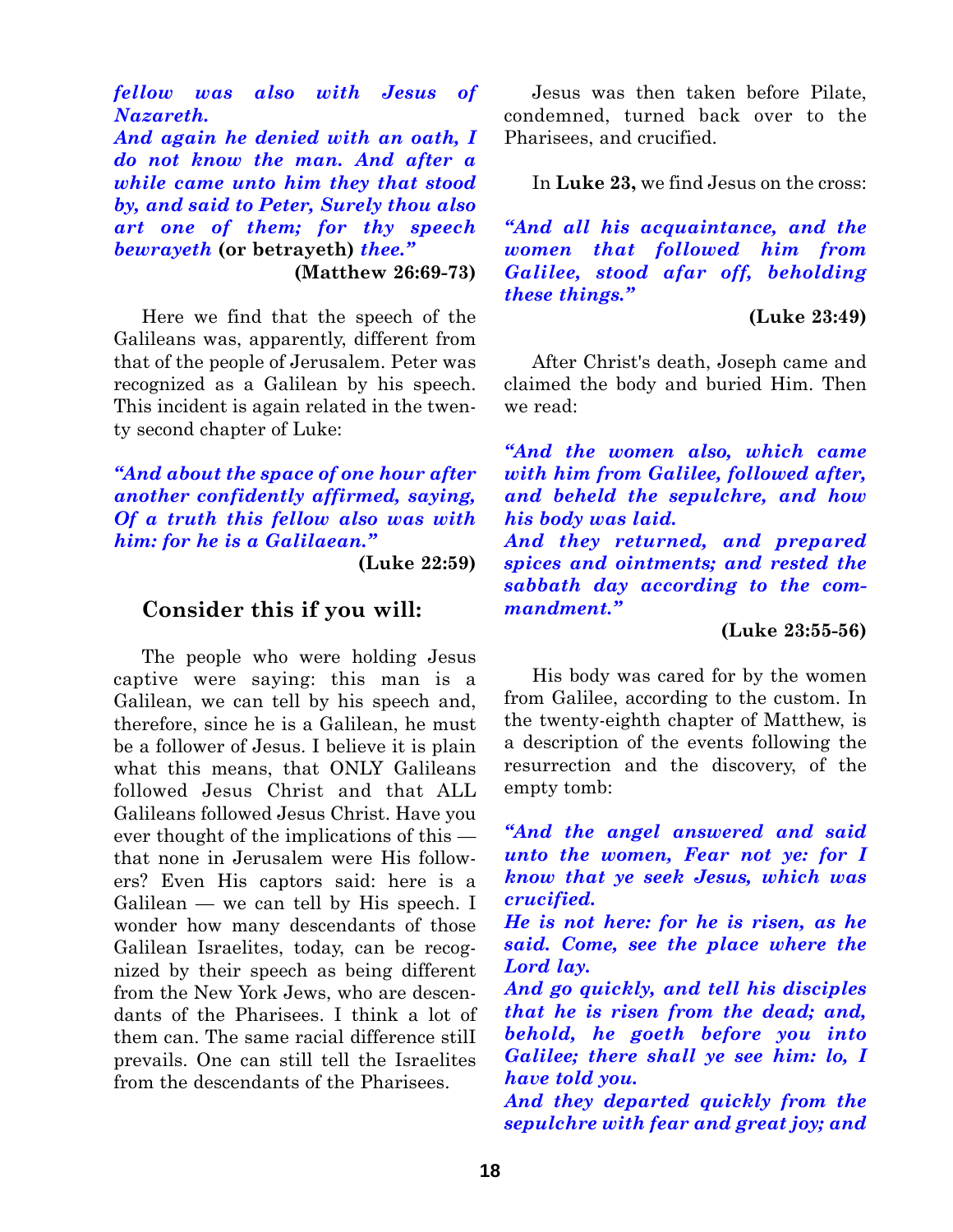*did run to bring his disciples word. And as they went to tell his disciples, behold, Jesus met them, saying, All hail. And they came and held him by the feet, and worshipped him.*

*Then said Jesus unto them, Be not afraid: go tell my brethren that they go into Galilee, and there shall they see me."*

**(Matthew 28:5-10)**

Where would Jesus first appear to His Galilean disciples after His resurrection? Not in Jerusalem or Judea, but in Galilee. In concluding the book of Matthew, we read:

*"Then the eleven disciples went away into Galilee, into a mountain where Jesus had appointed them. .*

*And when they saw him, they worshipped him: but some doubted.*

*And Jesus came and spake unto them, saying, All power is given unto me in heaven and in earth.*

*Go ye therefore, and teach all nations, baptizing them in the name of the Father, and of the Son, and of the Holy Ghost: Teaching them to observe all things whatsoever I have commanded you: and, lo, I am with you alway, even unto the end of the world. Amen."*

## **(Matthew 28:16-20)**

Isn't that something! Jesus, the Galilean gave the great commission to His Galilean disciples in Galilee. Isn't it strange that today, when we think of Jesus and His ministry we, almost invariably, think of the city of Jerusalem? Yet very little took place in Jerusalem, except Jesus' death and resurrection, and a certain amount of healing in the temple.

Following the resurrection, the book of Acts begins the story of the church. In chapter 1, after Jesus told them of the things pertaining to the kingdom, we read of the ascension:

*"And while they looked stedfastly toward heaven as he went up. behold. two men stood by them in white apparel;*

*Which also said. Ye men of Galilee. why stand ye gazing up into heaven? this same Jesus. which is taken up from you into heaven. shall so come in like manner as ye have seen him go into heaven."*

## **(Acts 1:10-11)**

The messengers who stood beside the disciples, as Jesus ascended into heaven, called those believers "ye men of Galilee."

*"Then returned they unto Jerusalem from the mount called Olivet. which is from Jerusalem a sabbath day's journey."*

## **(Acts 1:12)**

The disciples went back to Jerusalem as instructed by Jesus in verse 8, where He told them:

*"But ye shall receive power, after that the Holy Ghost is come upon you: and ye shall be witnesses unto me both in Jerusalem. and in all Judrea, and in Samaria, and unto the uttermost part of the earth."*

## **(Acts 1:8)**

Their ministry, after Jesus' death and resurrection was to begin in Jerusalem. In the second chapter of Acts, the disciples were in the city of Jerusalem, beginning what we call the church age.

*"And they were all filled with the Holy Ghost. and began to speak with other tongues, as the Spirit gave them utterance. . .*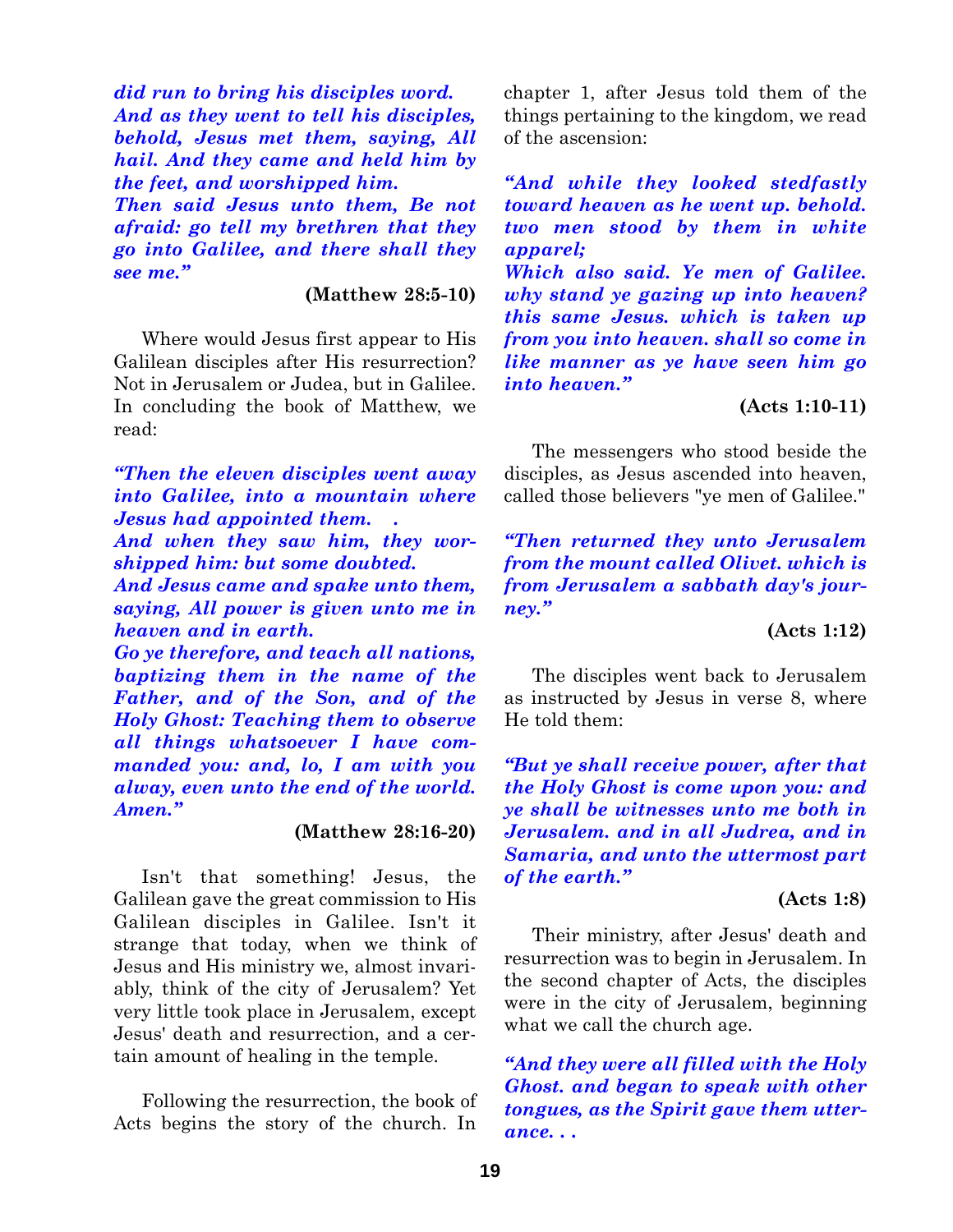## *Behold. are not all these which speak Galileans?"*

**(Acts 2:4 & 7)**

Who spoke in other tongues (or languages)? The first Holy Ghost Christians were Galileans. The next time that someone tells you that Jesus' disciples were all Jews, tell him to read **Acts 2:7;** that he might see for himself that the disciples who were given the baptism of the Holy Ghost, were all Galileans.

The early church began in Jerusalem, and then in Judea and Samaria, and later spread to the ends of the earth. It was carried by Galileans. In Acts, chapter ten, we read about Peter and Cornelius in Caesarea:

# *"Then Peter opened his mouth. and said. Of a truth I perceive that God is no respecter of persons:*

*But in every nation he that feareth him. and worketh righteousness. is accepted with him.*

*The word which God sent unto the children of Israel. preaching peace by Jesus Christ: (he is Lord of all:)*

*That word, I say, ye know, which was published throughout all Judrea, and began from Galilee, after the baptism which John preached;"*

#### **(Acts 10:34-37)**

The above is verification by Peter that the ministry began in Galilee.

*"How God anointed Jesus of Nazareth with the Holy Ghost and with power: who went about doing good, and healing all that were oppressed of the devil; for God was with him.*

*And we are witnesses of all things which he did both in the land of the Jews. and in Jerusalem; whom they slew and hanged on a tree:"*

**(Acts 10:38-39)**

So, Galilee is remembered for the teaching and the healing, and Jerusalem is remembered for the crucifixion, the death and resurrection of Jesus Christ.

Jesus is called "Jesus of Nazareth" seven times in the book of Acts, including **Acts 22:8,** where Jesus speaks to Paul in the first person and says of himself, *"I am Jesus of Nazareth."*

Isn't it strange that all we hear from the churches today is that Jesus is a Jew? Yet He is called a Galilean, a Nazarene and Jesus of Nazareth scores of times in the New Testament. The thirteenth chapter of Acts contains the last mention of the word "Galilean" in the New Testament. In this case Paul has been converted and is preaching:

*"Then Paul stood up, and beckoning with his hand said, Men of Israel, and ye that fear God, give audience. . . ."* **(Acts 13:16)**

*"And when they had fulfilled all that was written of him, they took him down from the tree, and laid him in a supulchre.*

*But God raised him from the dead: And he was seen many days of them which came up with him from Galilee to Jerusalem, who are his witnesses unto the people."*

#### **(Acts 13:29-31)**

From that phrase, in verse twentynine, we would almost-assume that only Galileans saw Jesus after His resurrection; during the forty days that He taught them. The manner in which the word "Galilee" is used here would imply that Jesus showed Himself only to Galileans after His resurrection.

Today, of course, there are not any Galileans in the world. Doyou know any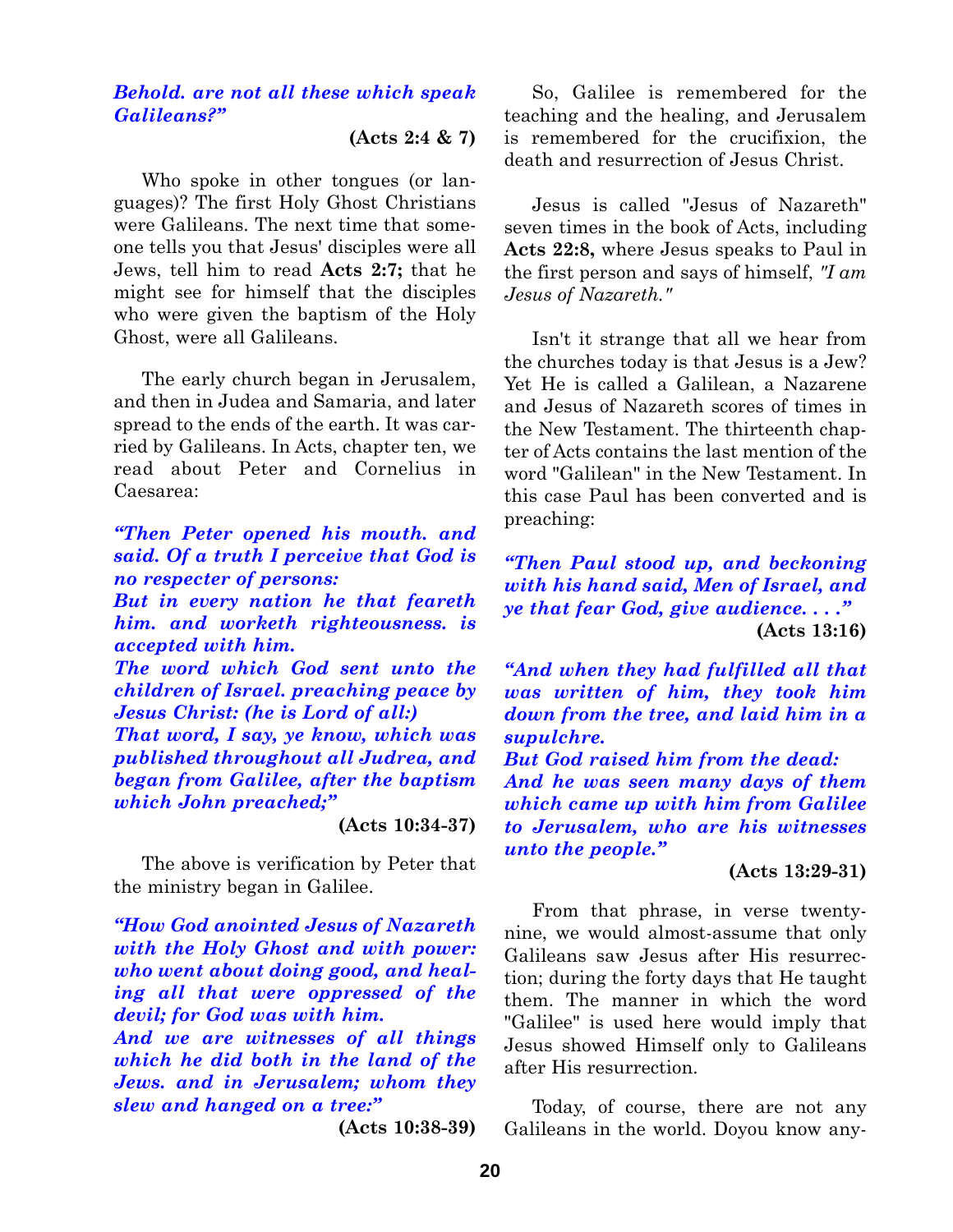one who is of the Galileans? Perhaps the reason you do not is because there was a change of name.

*"Then departed Barnabas to Tarsus, for to seek Saul: And when he had found him, he brought him unto Antioch. And it came to pass, that a whole year they assembled themselves with the church, and taught much people. And the disciples were called Christians first in Antioch."*

## **(Acts 11:25-26)**

Here we see they lost their name of Galileans (by which they were known by all during Jesus' lifetime and ministry), and, instead, they were called CHRIS-TIANS.

Today, where would these Israelite descendants of Galileans be found? They would have to be among the people called by their new name, CHRISTIANS! Galileans, not Jews, became Christians!

# **It is important we realize the teaching that Jesus was a Jew, and that the disciples were Jews is spurious.**

Perhaps the enemies of Christ have been able to fool us by not ...pointing out the true meaning or identity of the word Galilean.

**(1)** First of all, Jesus' home was Nazareth of Galilee, so He was called a Nazarene. His childhood was spent in Galilee for the most part. The exceptions would be His annual passover visits to Jerusalem, the time when he was twelve and was left behind in the temple, and, possibly, the time he spent in England (according to tradition, not Scripture).

**(2)** Until He was a young man of thirty, He, apparently, spent most of his life in Galilee. He was baptized in Jordan of Judea; He was tempted in the wilderness of Judea, but He began preaching in Galilee. His first miracle was in Galilee.

**(3)** He was prophesied by Isaiah to be made manifest to Israel in Galilee, which He was. Israel believed on Him in Galilee. He chose His disciples in Galilee. When He went to Jerusalem once a year, He did perform some miracles and healings and some teaching, but He, also, performed the only act of rage recorded in the Bible in Jerusalem when He cast out the moneychangers out of the temple.

**(4)** The Pharisees, in derision, called one of their own by the name "Galilean," when he spoke favorably of Jesus. Jesus spoke of Jerusalem only as the place of His death and resurrection. When He told His disciples of that death and resurrection, He told them afterwards that He would see them in Galilee.

**(5)** While He was held captive, His enemies suspected Peter of being a follower simply because Peter was a Galilean. The others of His followers who watched H~m die are identified as Galileans. After His resurrection He told the women that He would meet His disciples in Galilee, which He did.

**(6)** At His ascension into heaven the angels called His disciples, "Ye men of Galilee." At Pentecost, all of the disciples who spoke in tongues were identified as Galileans and as Jesus' witnesses.

Yes, the witnessing did begin in Jerusalem, but the witnesses were identified as Galileans. Some may ask: why did the witnessing begin in Jerusalem? Why did Jesus testify, witness and perform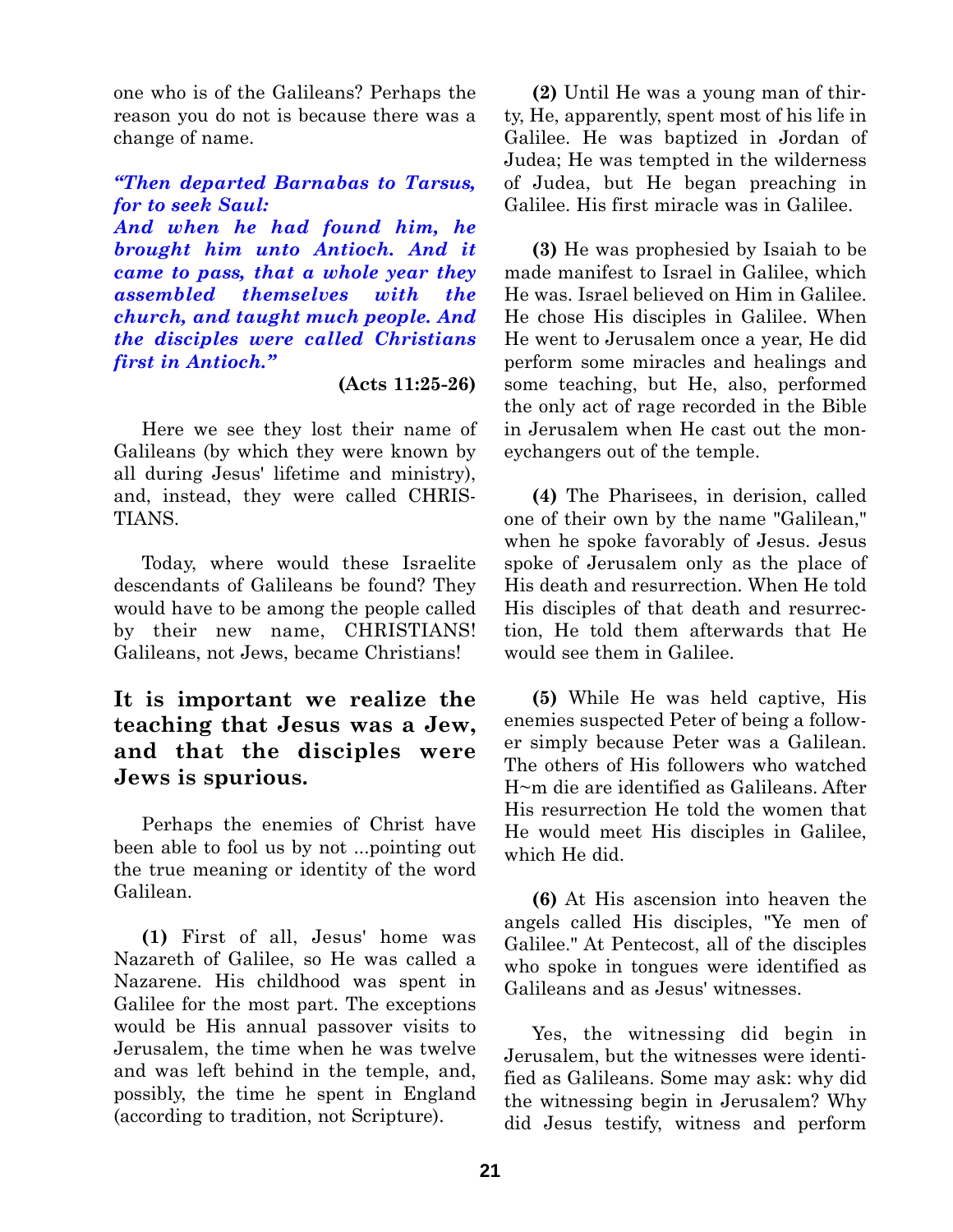some miracles in Jerusalem? Also, why did the Galilean disciples begin their ministry in Jerusalem? The answer is found in the fifteenth chapter of John. This chapter is part of a long teaching discourse by Jesus Christ to the disciples, before His captivity and death. Speaking of why He had come to Jerusalem, Jesus says, among other things:

## *"If I had not come and spoken unto them, they had not had sin: but now they have no cloak for their sin."* **(John 15:22)**

It was necessary (in God's mercy and righteousness), that Christ testify, witness, perform miracles, and carry out His death and resurrection in the presence of the enemies of Israel (the Jewish Pharisees), so that they would have "no cloak (or excuse) for their sins." They had to witness the sign that Jesus Christ said the Pharisees would be given; that is, His death, three days in the tomb, and His resurrection.

However, other than these events in Jerusalem and, of course, the casting out of the moneychangers from the temple, Jesus spent His time in Galilee, as a Galilean. He testified to Galileans, His followers were Galileans, and He was referred to as a Galilean.

I do hope and pray that this information can be used by you to help you understand, that when you are told that Jesus was a Jew, and that His disciples were Jews, there is no basis in Scripture for this claim.

Study the origin of these people--who they were and where they carne from--and what Jesus did during His earthly ministry and where He did it. May God use this study to give us a better understanding as we worship Jesus Christ, the Galilean.

## **Pastor Emry**

**\_\_\_\_\_\_\_\_\_\_\_\_\_\_\_**